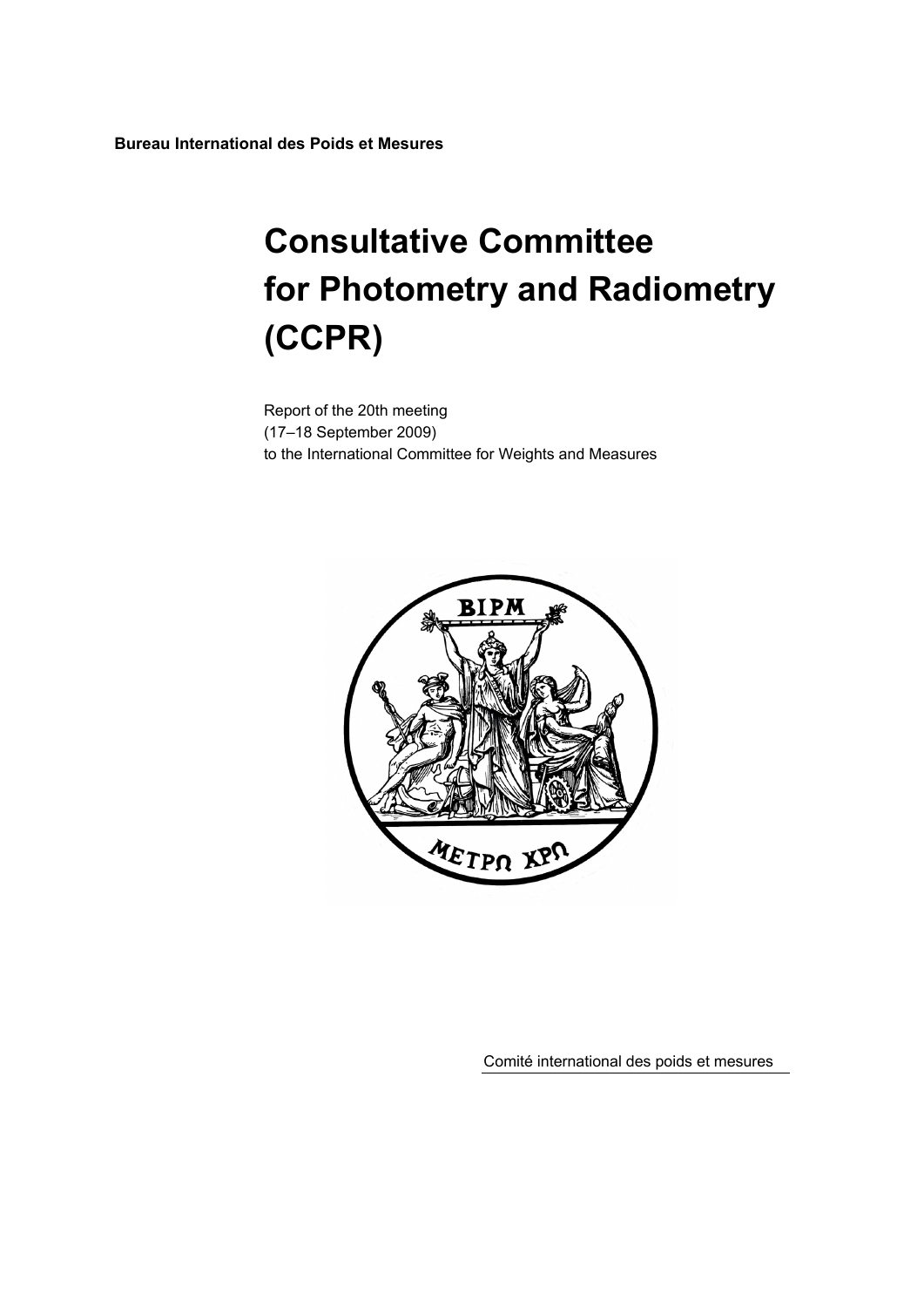Note:

Following a decision of the International Committee for Weights and Measures at its 92nd meeting (October 2003), reports of meetings of the Consultative Committees are now published only on the BIPM website and in the form presented here.

Full bilingual versions in French and English are no longer published.

Working documents for the meetings are listed at the end of the report and those which the Consultative Committee decides are for public use are also available on the website.

> A.J. Wallard, Director BIPM

Version 2: amended 13 April 2011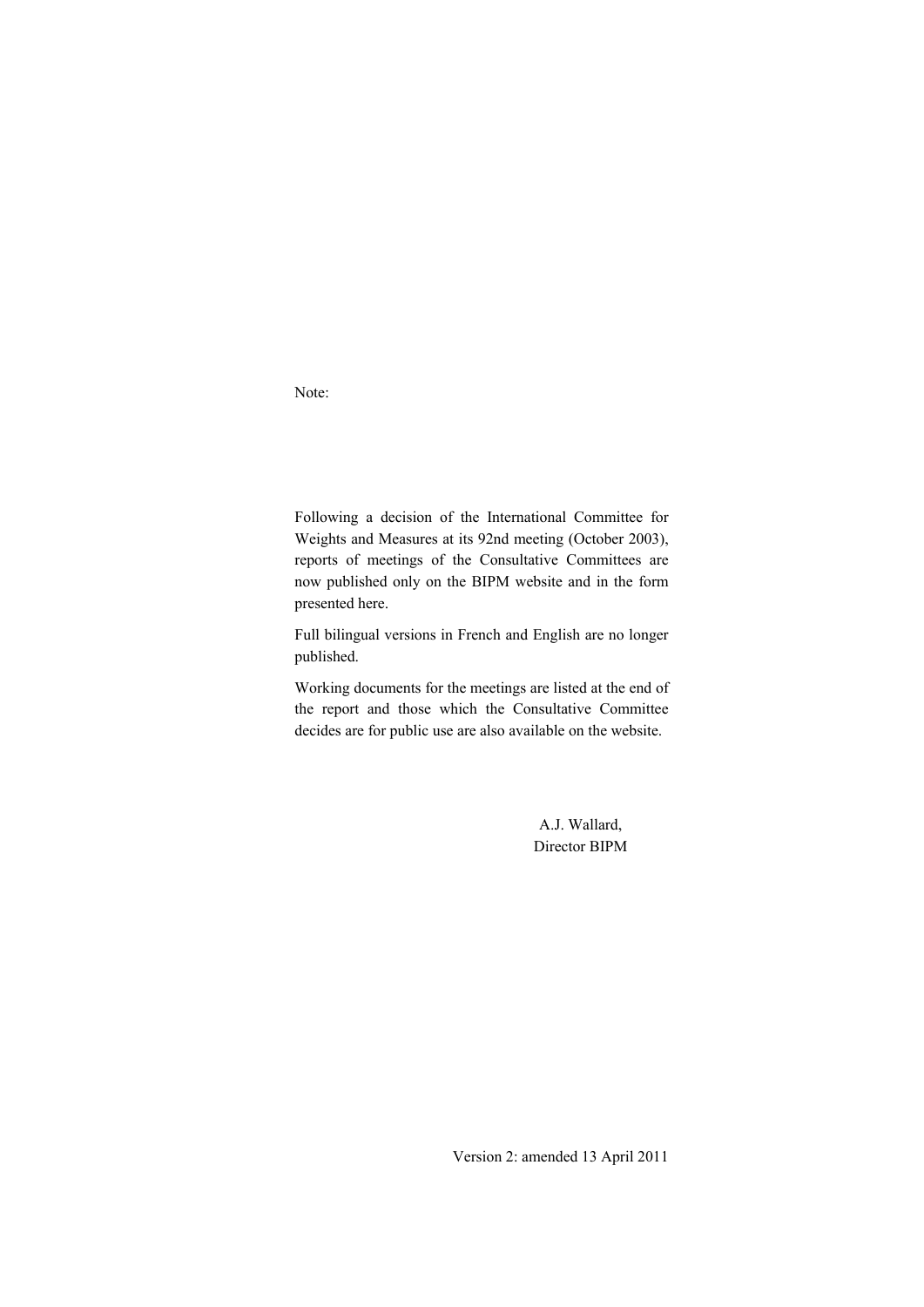# **LIST OF MEMBERS OF THE CONSULTATIVE COMMITTEE FOR PHOTOMETRY AND RADIOMETRY AS OF 17 SEPTEMBER 2009**

#### **President**

Dr F. Hengstberger, member of the International Committee for Weights and Mesures, GTMS (Pty), Pretoria.

#### **Executive Secretary**

Dr M. Stock, International Bureau of Weights and Measures [BIPM], Sèvres.

#### **Members**

Centre for Metrology and Accreditation [MIKES], Espoo

Centro Nacional de Metrología [CENAM], Querétaro

Federal Office of Metrology [METAS], Bern-Wabern

Hungarian Trade Licensing Office [MKEH], Budapest

- Institute for Optico-Physical Measurements, Rostekhregulirovaniye of Russia [VNIIOFI], Moscow
- Instituto de Física Aplicada, Consejo Superior de Investigaciones Cientificas [IFA-CSIC], Madrid

Istituto Nazionale di Ricerca Metrologica [I.N.RI.M], Torino

Korea Research Institute of Standards and Science [KRISS], Daejeon

Laboratoire National de Métrologie et d'Essais [LNE], Paris

Measurement Standards Laboratory of New Zealand [MSL], Lower Hutt

National Institute of Metrology [NIM], Beijing

National Institute of Standards and Technology [NIST], Gaithersburg

National Measurement Institute, Australia [NMIA], Lindfield

National Metrology Centre [NMC-A\*STAR], Singapore

National Metrology Institute of Japan, AIST [NMIJ/AIST], Tsukuba

National Metrology Institute of South Africa [NMISA], Pretoria

National Metrology Institute of Turkey [UME], Gebze-Kocaeli

National Physical Laboratory [NPL], Teddington

National Research Council of Canada [NRC-INMS], Ottawa

Physikalisch-Technische Bundesanstalt [PTB], Braunschweig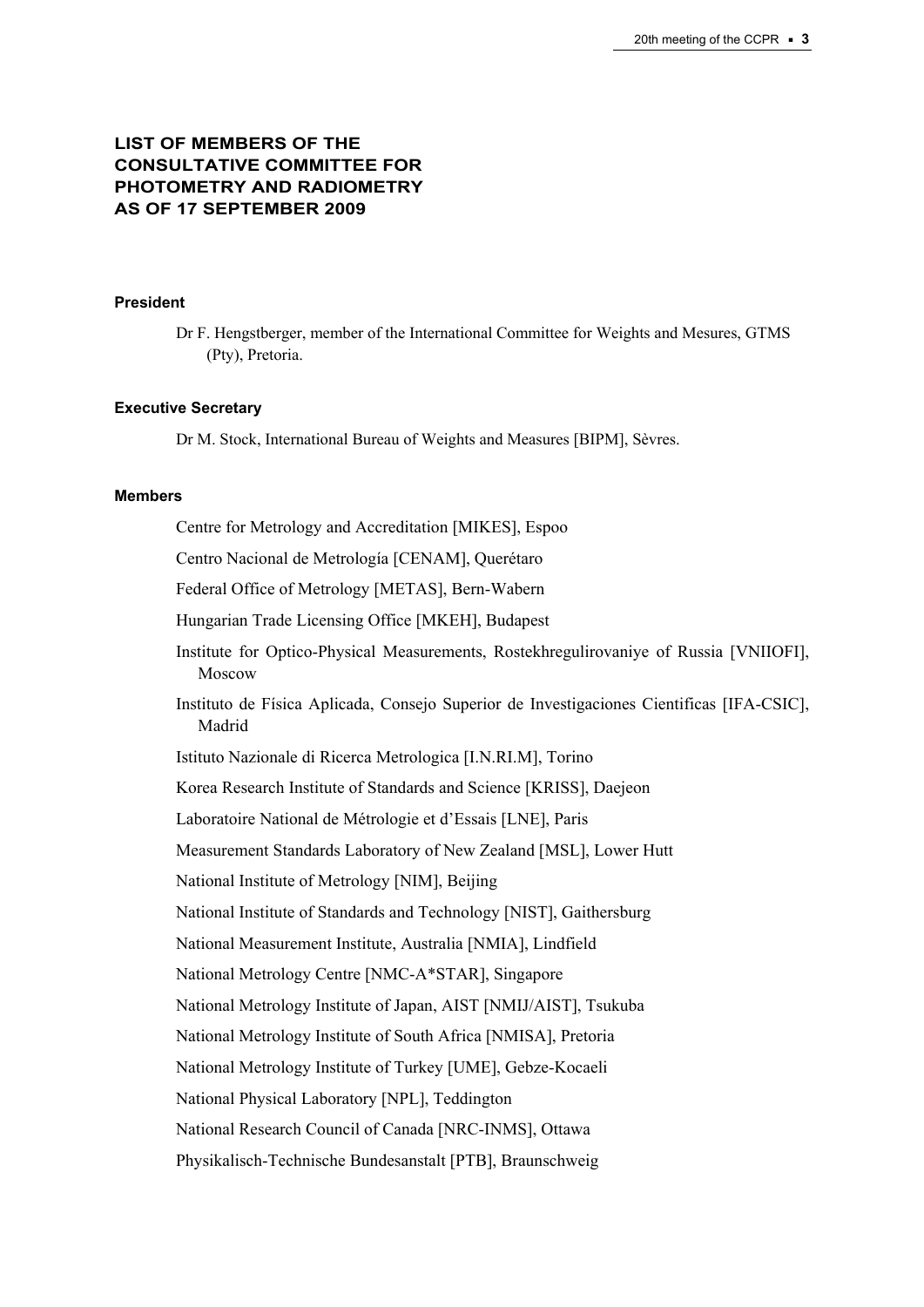Slovak Institute of Metrology/Slovenský Metrologický Ústav [SMU], Bratislava

VSL [VSL], Delft

The Director of the International Bureau of Weights and Measures [BIPM], Sèvres

## **Observers**

Commission internationale de l'éclairage [CIE], Wien World Meteorological Organization [WMO], Geneva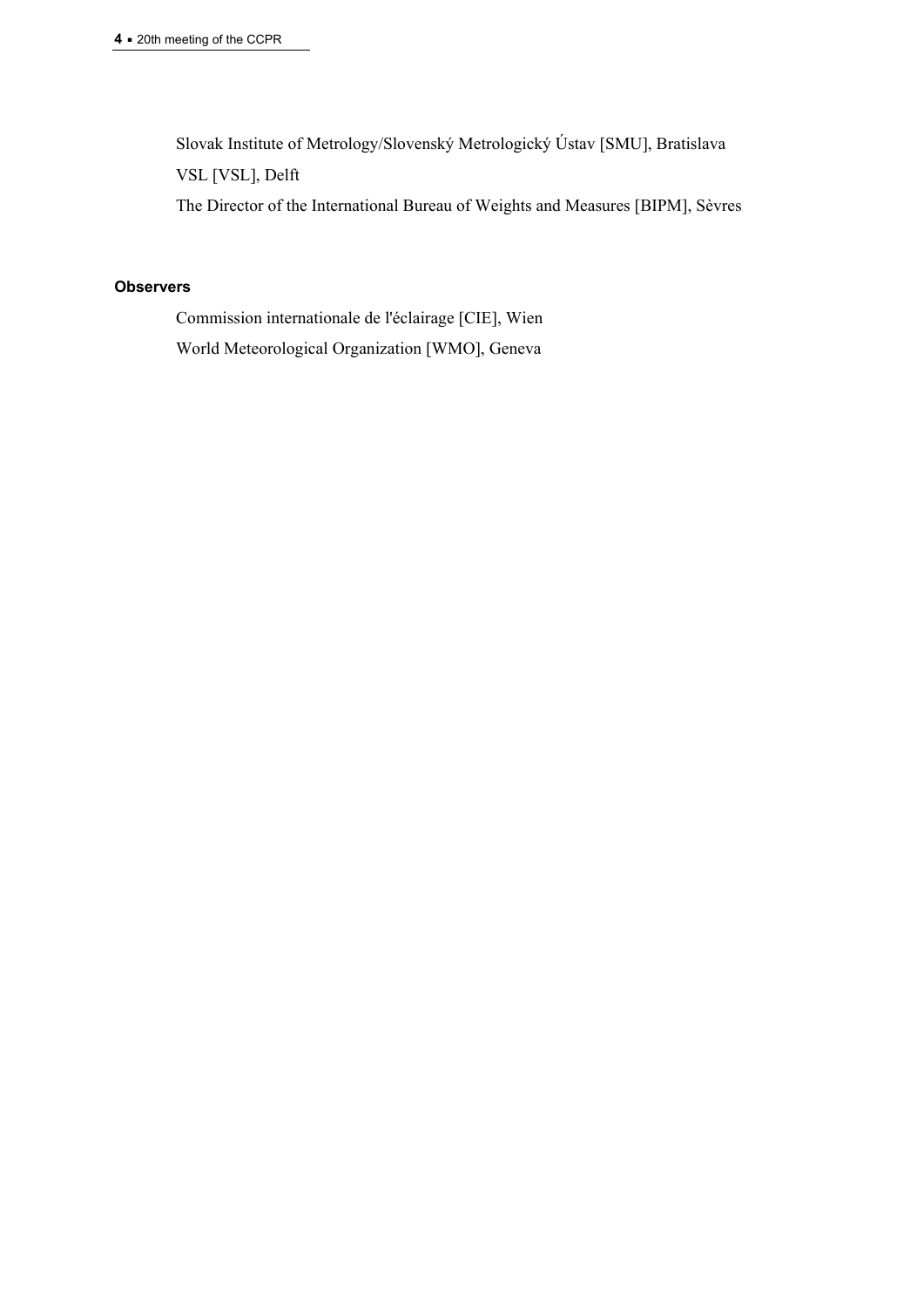## **1 OPENING OF THE MEETING; MEMBERS AND OBSERVERS PRESENT; INTRODUCTIONS.**

The Consultative Committee for Photometry and Radiometry (CCPR) held its 20th meeting at the International Bureau of Weights and Measures (BIPM) headquarters at Sèvres, France, on Thursday 17 September and Friday 18 September 2009.

The following were present: G. Andor (MKEH), P. Blattner (METAS), J. Dubard (LNE), N. Fox (NPL), A. A. Gaertner (NRC-INMS), F. Hengstberger (member of the CIPM, President of the CCPR, NMISA), X. Huang (NMC-A\*STAR), E. Ikonen (MIKES), B. Khlevnoy (VNIIOFI), S.- K. Kim (KRISS), D.-H. Lee (KRISS), Y. Lin (NIM), P. Manson (NMIA), P. Nemeček (SMU), K. Nield (MSL), Y. Ohno (NIST), A. Pons (IFA-CSIC), M. L. Rastello (INRIM), K. Rochford (NIST), T. Saito (NMIJ), V. I. Sapritsky (VNIIOFI), W. Schmutz (PMOD/WRC, expert of METAS), R. Sieberhagen (NMISA), K. Stock (PTB), K. Türkoglu (UME), G. Ulm (PTB), E. van der Ham (VSL), A. J. Wallard (Director of the BIPM), E. Woolliams (NPL), G. Xu (NMC-A\*STAR), T. Zama (NMIJ), J. Zwinkels (NRC-INMS).

Observers: J. Bastie (representing CIE).

Guests: M. Smid (CMI).

Also attending the meeting: R. Goebel (BIPM), M. Kühne (Deputy Director, BIPM), M. Stock (Executive Secretary of the CCPR, BIPM), C. Thomas (Coordinator of the KCDB, BIPM)

Apologies were received from J. Campos Acosta (IFA-CSIC), G.T. Fraser (NIST), C. Matamoros (CENAM), N. Nel-Sakharova (NMISA), A. Razet (LNE), I. Ruedi (WMO) and Hsueh-Ling Yu (CMS/ITRI).

The President, Dr Hengstberger, opened the meeting, welcoming representatives and guests. He offered a particular welcome to BIPM Director, Prof. Wallard and to the BIPM Director Designate, Prof. Kühne.

Prof. Wallard welcomed all to the BIPM for the 20th meeting of CCPR. He announced that it will be his last CCPR meeting as BIPM Director as he will leave the position of Director at the end of 2010. He introduced his successor, Prof. Kühne, who arrived at the BIPM in April 2009. Prof. Wallard gave a brief outline of the professional career of Prof. Kühne mentioning particularly his activities related to EUV radiometry at the PTB laboratory at BESSY.

The President gave each attendee the opportunity to introduce him or herself.

The President asked the participants to observe a minute of silence as a sign of honour and respect towards Dr Rainer Köhler (former Executive Secretary of the CCPR) who passed away in October 2008.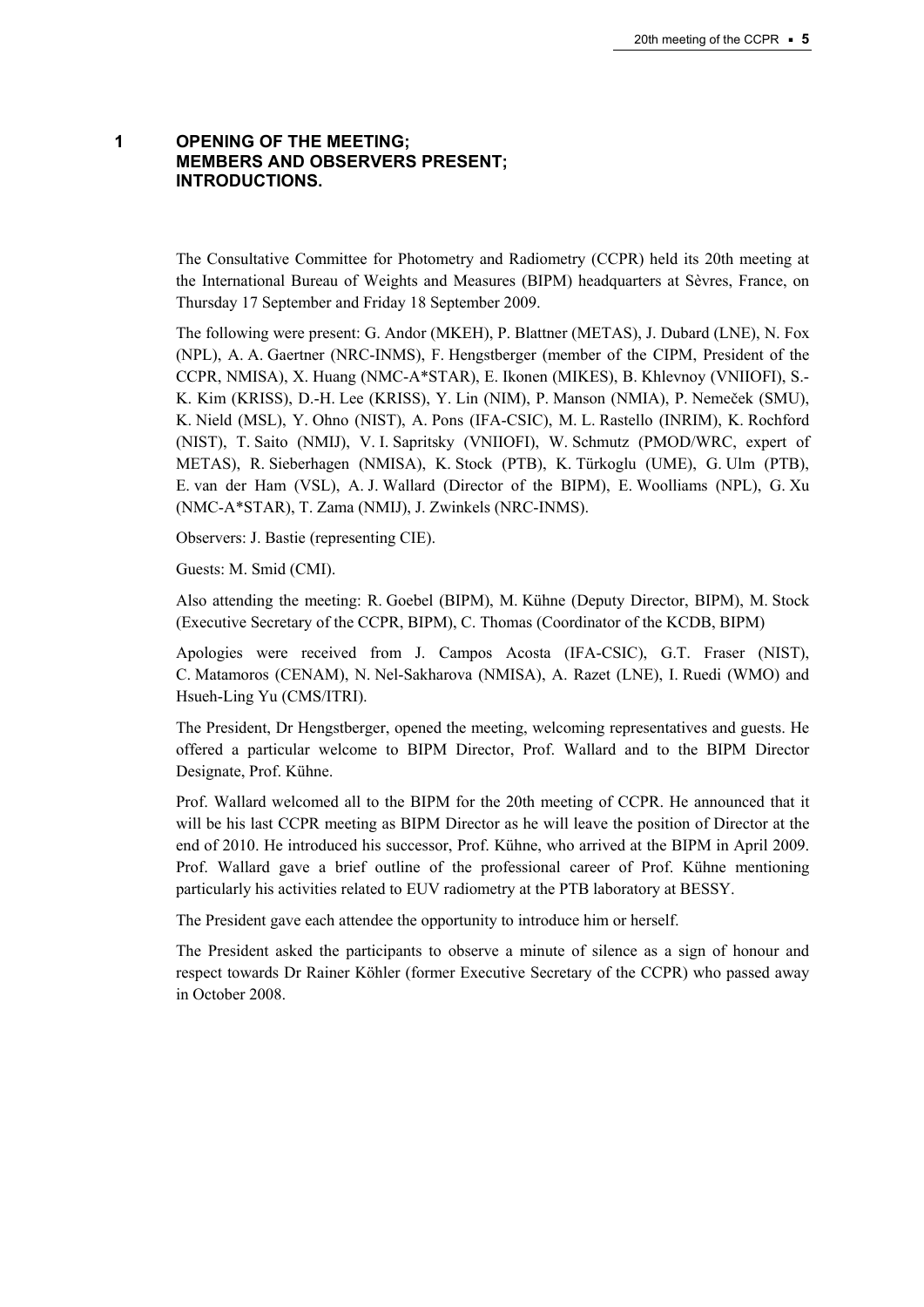## **2 APPOINTMENT OF THE RAPPORTEUR AND FINALIZATION OF THE AGENDA**

Dr Blattner was appointed as rapporteur for the meeting. The draft agenda (CCPR/09-02) distributed before the meeting was accepted by the members with no additional items requested.

## **3 APPROVAL OF THE MINUTES OF THE LAST MEETING**

The President informed that the minutes of the 19th meeting were published on the BIPM website and that since 2003 paper versions were no longer provided.

Dr Zwinkels proposed to adopt the minutes without changes.

**Decision D1**: CCPR approved the minutes of the last meeting.

## **4 MATTERS ARISING FROM THE MINUTES OF THE LAST MEETING**

The President reported the following actions arising from the minutes of the 19th meeting:

- **Item 9.1.5, Appointment of CIE and WMO as Observers to CCPR:** The President recalled that the CIE and the WMO now have observer status. Dr Schmutz represents WMO and Dr Bastie represents CIE. The President announced that a meeting on metrology and climate change will be held at the end of March 2010 at the WMO headquarters in Geneva. The meeting will be by invitation only, in order to have a target audience and target actions from that meeting.
- **Item 15.1, Initiative on biological and physiological quantities**: The President announced that a BIPM workshop on Physiological Quantities and SI Units will be held in November 2009 at the BIPM. Photometry and Photobiology is regarded as important and will be included in the workshop. Dr Ohno and additional experts will present recent activities related to photometry and radiometry.

## **5 DOCUMENTS PRESENTED TO THE MEETING**

The President submitted the list of ten working documents to the meeting. The complete list of these working documents and those added after the meeting is given in Appendix P 1. The documents are available from the CCPR restricted-access website.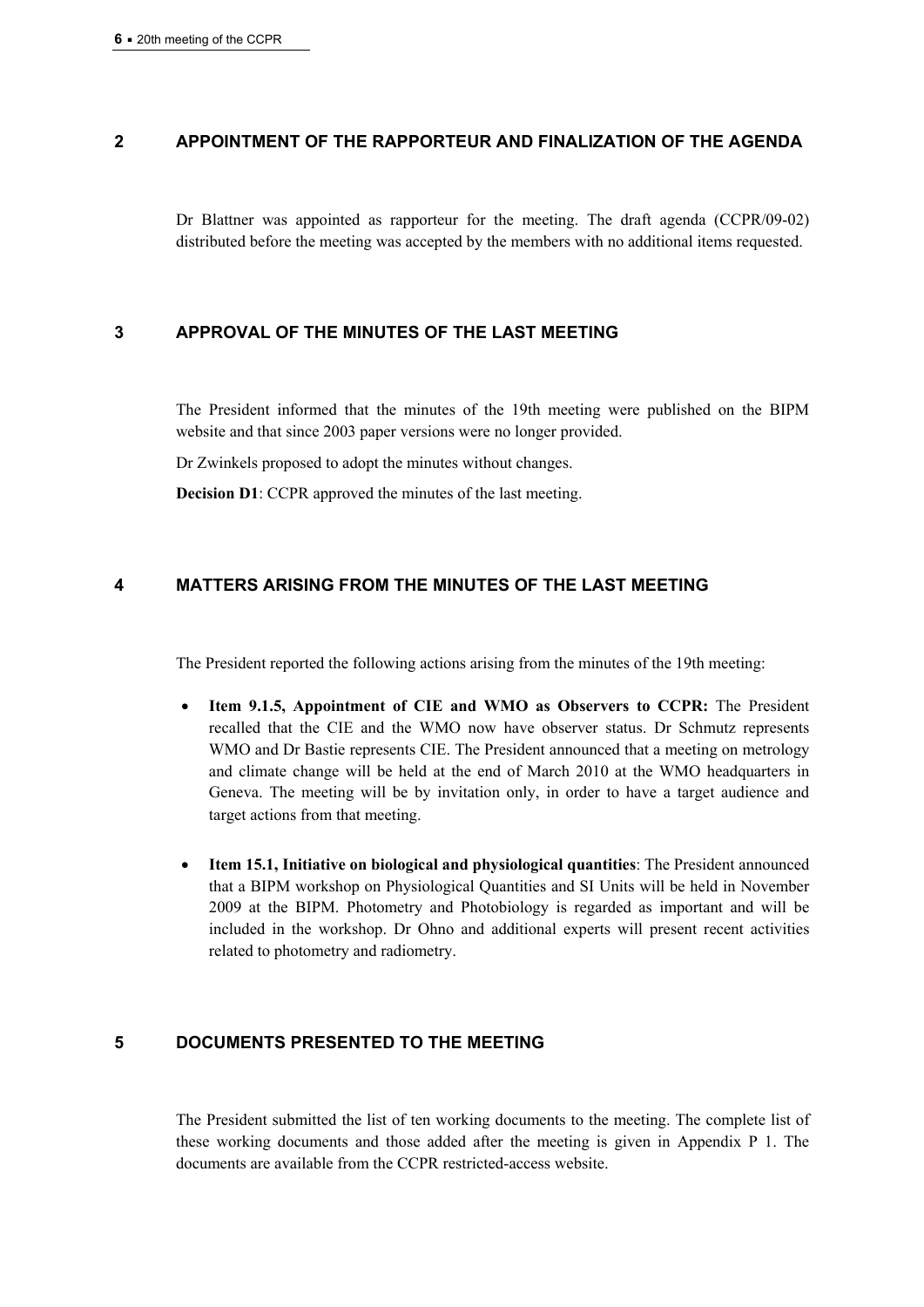## **6 REVIEW OF PROGRESS MADE BY CCPR MEMBER LABORATORIES SINCE THE 19TH MEETING**

The President commented that this agenda item is important for stimulating scientific exchange between the members. The detailed activity reports and the presentations can be found on the password-protected CCPR website.

**CMI**: Mr Smid presented the progress made by CMI.

**IFA-CSIC**: Mrs Pons presented the progress made by IFA-CSIC.

**INRIM**: Dr Rastello presented the progress made by INRIM including the work started in the framework of the European Metrology Research Programme (EMRP). In particular she outlined the Joint Research Project *"Candela: Towards quantum-based photon standards"*. Dr Rastello thanked Prof. Kühne for his efforts and support for the EMRP.

**KRISS**: Dr Lee presented the progress made by KRISS.

**LNE**: Dr Dubard presented the progress made by LNE.

**METAS**: Dr Blattner presented the progress made by METAS.

**MIKES**: Prof. Ikonen presented the progress made by MIKES. He presented a theoretical study on linking laboratories to RMO and CCPR comparisons through bilateral comparisons. The mathematical expressions include contributions of the participants and of the link but the systematic and random components have to be taken separately into account.

**MKEH**: Mr Andor reported the progress made by MKEH.

**MSL**: Mrs Nield presented the progress made by MSL.

**NIM**: Mr Lin presented the progress made by NIM.

**NIST**: Dr Ohno presented the progress made by NIST Gaithersburg. Dr Rochford presented the progress made by NIST Boulder.

**NMC-A\*STAR**: Mr X. Huang presented the progress made by NMC-A\*STAR.

**NMIA**: Dr Manson presented the progress made by NMIA.

**NMIJ/AIST**: Dr Saito presented the progress made by NMIJ/AIST.

**NMISA**: Mr Sieberhagen presented the progress made by NMISA.

**NPL**: Dr Woolliams presented the progress made by NPL.

**NRC**: Dr Zwinkels presented the progress made by NRC.

**PMOD/WRC**: Prof. Schmutz presented the progress made by PMOD/WRC.

**PTB**: Dr K. Stock presented the progress made by PTB (Braunschweig). Dr Ulm presented the progress made by PTB (Berlin).

**SMU**: Dr Nemeček reported the progress made by SMU.

**UME**: Mr Türkoglu presented the progress made by UME.

**VNIIOFI**: Prof. V. Sapritsky presented the progress made by VNIIOFI.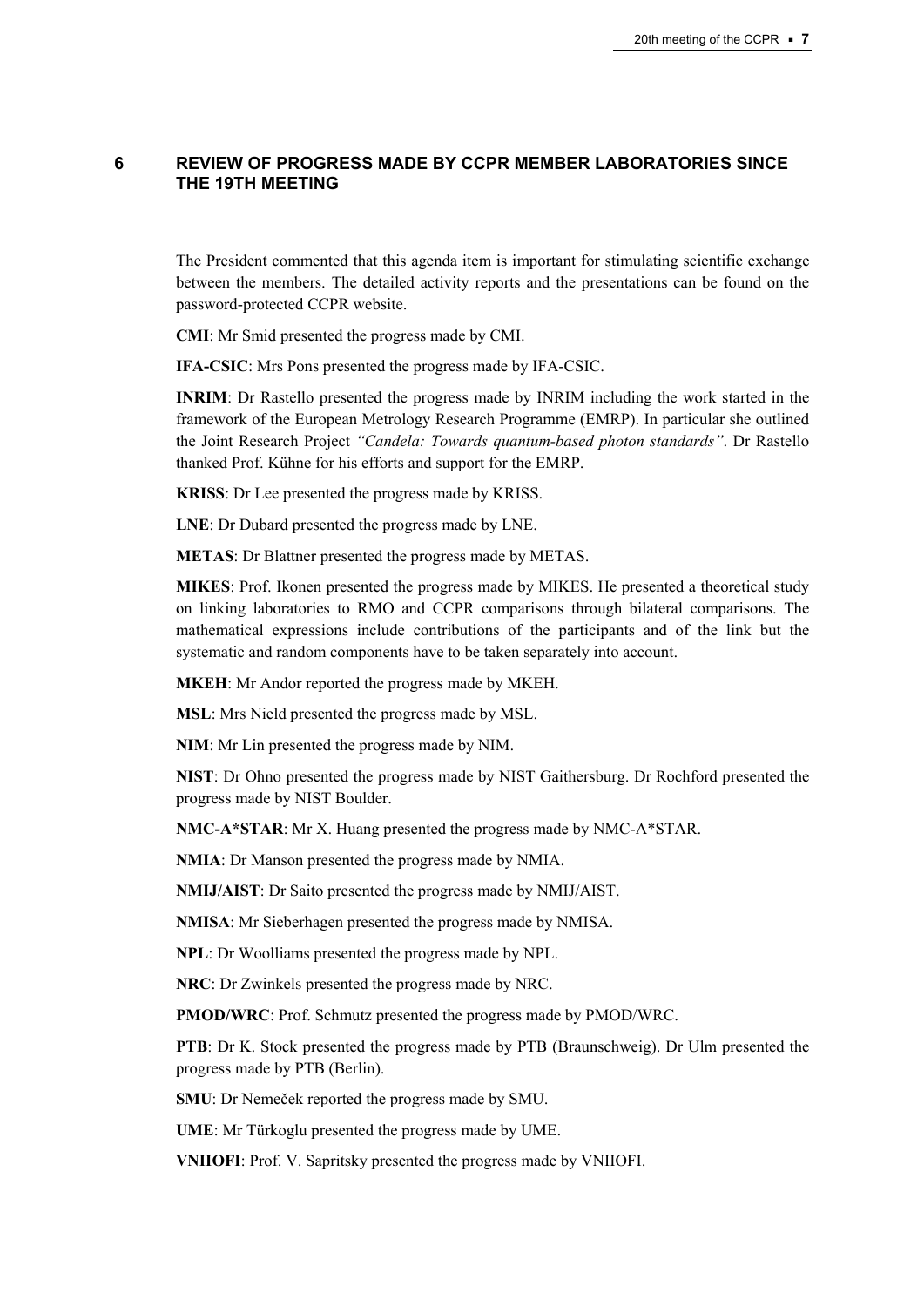**VSL**: Dr van der Ham presented the progress made by VSL (formerly NMi-VSL).

The President thanked everyone for the preparation of the reports and the presentations. He opened the floor for questions and comments to the presentations. No comments were received.

He stated that decisions on which presentations will be made openly available on the BIPM website will be taken later in the meeting; the others will remain protected by password.

The President concluded these reviews by remarking on how pleasing it was to see the impressive amount of development that has taken place over the past two years.

## **7 REPORT OF THE WORKING GROUP ON CALIBRATION AND MEASUREMENT CAPABILITIES (WG-CMC)**

Dr Blattner presented the report of the Working Group on Calibration and Measurement Capabilities.

The working group met on 12 October 2008 at KRISS, Daejeon, Rep. of Korea. Representatives from APMP, EURAMET and SIM were present. No representatives were present from SADCMET and COOMET. The meeting was chaired by Dr Blattner. A second working group meeting was held in connection with the  $20<sup>th</sup> CCPR$  meeting. No official representative from SIM was present.

It has been decided that the terms of the chairmanship shall be increased to 2 years. The next term is taken by AFRIMETS followed by APMP, COOMET, EURAMET and SIM. It has also been decided that the period between meetings shall be increased to 2 years and that the handover of the chairmanship shall be at the end of the corresponding meeting.

Dr Blattner stated that Revision No. 10 of the CCPR classification of services, dated January 2009, is now available from the KCDB website. The version includes new services in the field of LED measurements, luminous intensity (1.1.2) and luminous flux (1.3.2).

At the last CCPR WG-CMC meeting it was decided that the total spectral radiant flux of tungsten lamps and total radiant flux of LEDs should be included in the next revision of the classification list. It was also agreed that several quantities in the field of reference solar cells should be included. The detailed service descriptions will be elaborated by the participants of the proposed supplementary comparison on solar cells.

Within CCPR WG-CMC there was some discussion as to whether the quantities "refractive index of materials" and "angle of rotation of the plane of polarization" shall be part of the CCPR service categories. It was decided that the chair of CCPR WG-CMC shall approach CCL and CCQM to discuss the issue.

A task group, chaired by Mr Matamoros, has been created to define service categories for fibre optics. Several quantities including linearity, optical fibre length and polarization mode dispersion are under revision. The task should be accomplished within one year.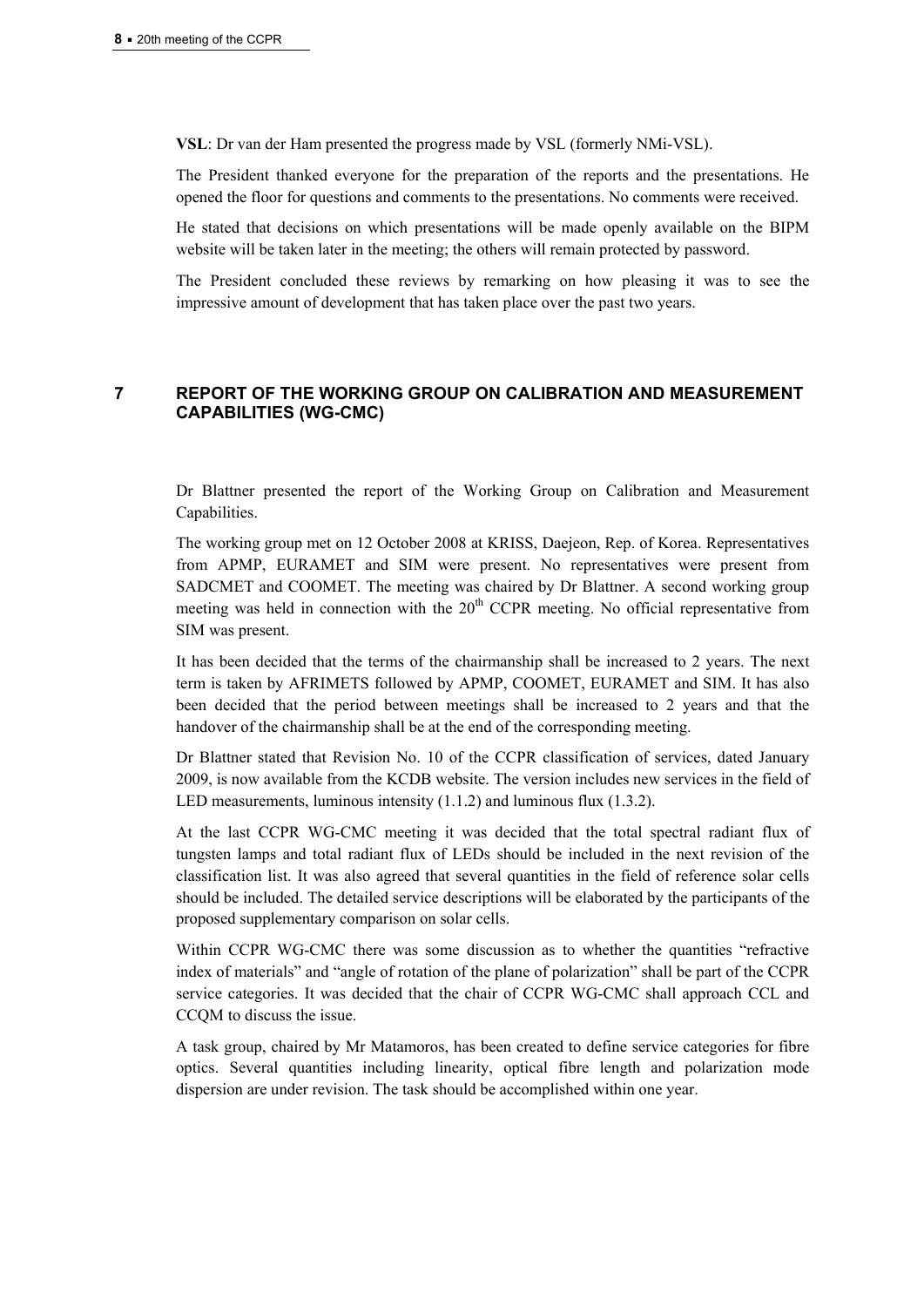The guidelines on participation in key comparisons required to support CMC claims for the various service categories have been approved in the form of an Excel™ table. The table can be downloaded from the CIPM MRA policy document webpage<sup>[1](#page-8-0)</sup>.

Dr Blattner reported that there are no major outstanding issues with the regular CMC review process and few new CMC entries have been requested. NMIs can check the status of the inter-RMO process on the JCRB website [http://www.bipm.org/JCRBCMCs/](https://www.bipm.org/JCRBCMCs/). If an NMI already has CMCs in the KCDB, all changes (additions, modifications, deletions) shall be made in the Excel™ table of the existing CMCs. This file can be downloaded from the JCRB CMC website using the "get published CMCs" link. The formatting of CMCs is described in the document CIPM MRA-D-04: "Calibration and Measurement Capabilities in the context of the CIPM MRA" available on [http://www.bipm.org/en/cipm-mra/documents/.](https://www.bipm.org/en/cipm-mra/documents/)

The President welcomed the work done by CCPR WG-CMC. He emphasized that the objective of CCPR WG-CMC is mainly to coordinate and approve the definition of CMC service categories and to provide guidance on the range of CMCs supported by particular key and supplementary comparisons. With respect to other CCPR working groups, the WG-CMC has a unique role.

Prof. Wallard asked if the motivation to include new service categories was based on requests from accredited laboratories and industries.

Dr Blattner replied that photometry and radiometry is undergoing some important changes due to the phasing-out of classical incandescent light bulbs. New light sources need additional characterizations. He added that as solar energy becomes more important so will the related calibration and measurement capabilities.

Prof. Wallard asked if some cases appeared where claims by an accredited laboratory were smaller than those of the National Metrology Institute.

Dr Blattner replied that he is aware of only one specific case where an NMI provided a calibration certificate to another NMI, mistakenly including the CIPM MRA logo, declaring a calibration uncertainty smaller than the related CMC published in the KCDB. However corrective actions were taken by the quality management system of the NMI concerned. Dr Blattner declared that he had never faced a case where an accredited laboratory claimed smaller uncertainties than the NMI through which the laboratory took its traceability.

Dr Fox stated that it is not the responsibility of National Metrology Institutes to control the uncertainty claims of accredited laboratories.

## **8 REPORT OF THE WORKING GROUP ON KEY COMPARISONS (WG-KC)**

Dr Ohno, chair of WG-KC, presented the report of the Working Group on Key Comparisons.

The main task of the WG-KC is to establish and maintain a list of key and other comparisons, to coordinate and schedule key comparisons, to provide supplementary guidelines on conducting

 $\overline{a}$ 

<span id="page-8-0"></span><sup>1</sup> www.bipm.org/en/cipm-mra/documents/cmc\_excel\_files.html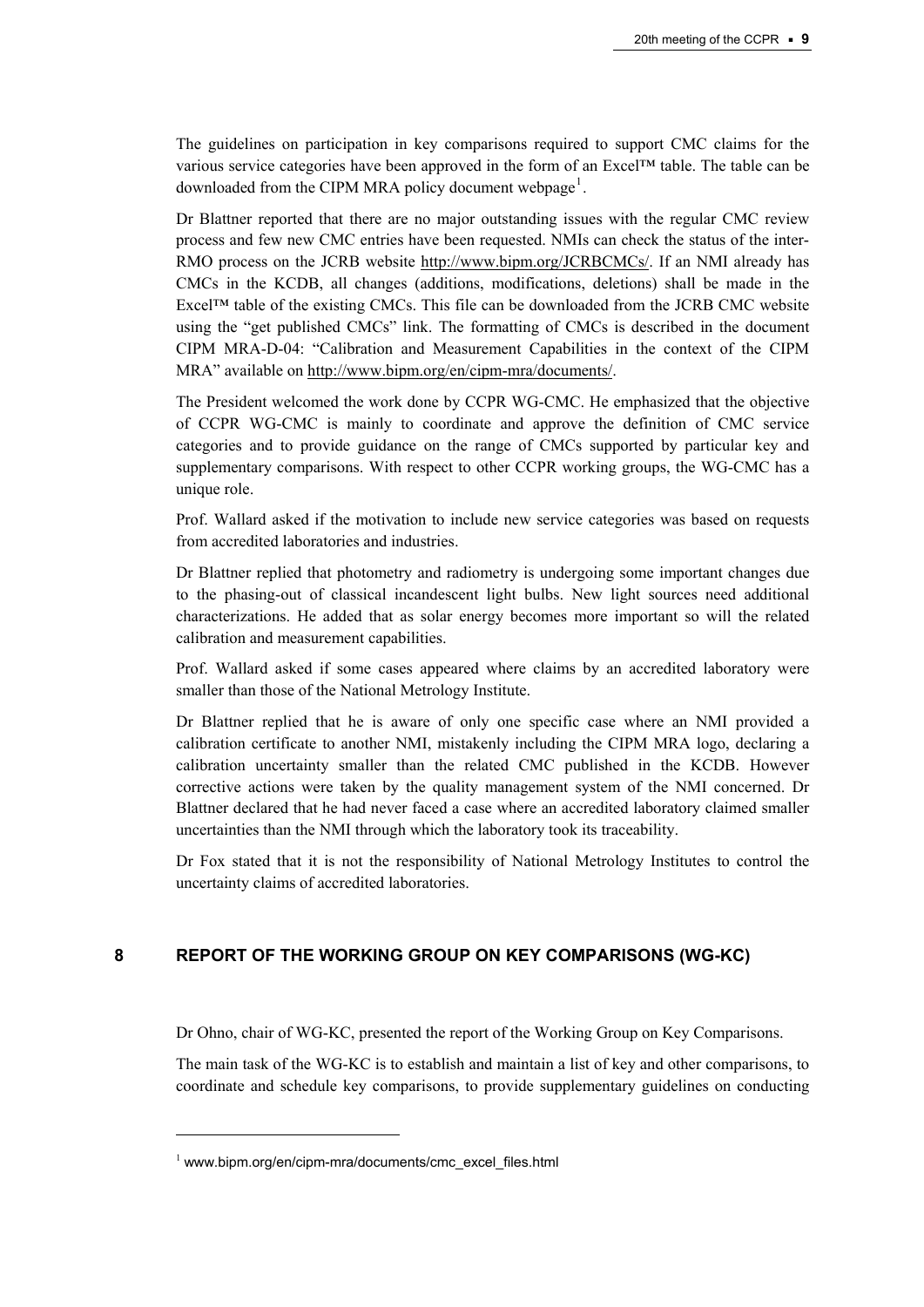comparisons and to recommend general principles for the calculation of key comparison reference values in photometry and radiometry.

The last meeting was attended by 29 participants including all eight NMI members and one temporary member. No changes of permanent membership were proposed. MSL (pilot of  $2<sup>nd</sup>$ round CCPR-K6) has become a temporary member. The current members are: KRISS, MIKES, MSL, NIST, NMIA, NMIJ, NPL, NRC, and PTB.

CCPR WG-KC requested approval for a change to the terms of reference specifying more precisely the beginning and ending of temporary membership.

**Decision D2**: CCPR approved unanimously a minor modification in the terms of reference of WG-KC specifying the time of starting and ending of the temporary membership (i.e. when the pilot of a CCPR KC distributes the call for participation and after publication of the final report of the KC).

In respect to CCPR comparisons Dr Ohno mentioned the final reports published since the last meeting:

- CCPR-K6, spectral regular transmittance, 380 nm to 1000 nm, pilot LNE, approved in October 2008;
- CCPR-K1.b, spectral irradiance 200 nm to 350 nm, pilot PTB, approved in September 2008.

#### **8.1 Status of CCPR key comparisons**

Dr Ohno presented the progress of the ongoing key comparisons:

#### **CCPR-K2.a, Spectral responsivity 900 nm to 1600 nm** (NIST, contact: S. Brown)

Draft B was distributed to WG-KC in July 2009 and approved by WG-KC in September 2009 with minor editorial changes. The final Draft B was sent to the CCPR Executive Secretary to be distributed for CCPR approval.

#### **CCPR-K2.c, Spectral responsivity 200 nm to 400 nm** (PTB, contact: L. Werner)

The measurements are complete, and the pre-Draft A process is in progress. Unfortunately the statistical consistency test failed. The pilot will discuss with participants corrections for the drift of transfer standards, possible removal of outliers, and possibly use of an alternative method for data analysis.

#### **CCPR-K5, Spectral diffuse reflectance** (NIST, contact: Y. Ohno)

Draft A was distributed to all participants in October 2008 and comments were received from MKEH, NRC, NPL, and MIKES in December. Draft A-2 in the form of Draft B is being prepared, to be distributed by the end of 2009.

#### **Pilot comparison on spectral responsivity 10 nm to 20 nm** (PTB, contact: F. Scholze)

The Draft B has been reviewed by WG-KC and the final report is to be published in the Technical Supplement of *Metrologia*.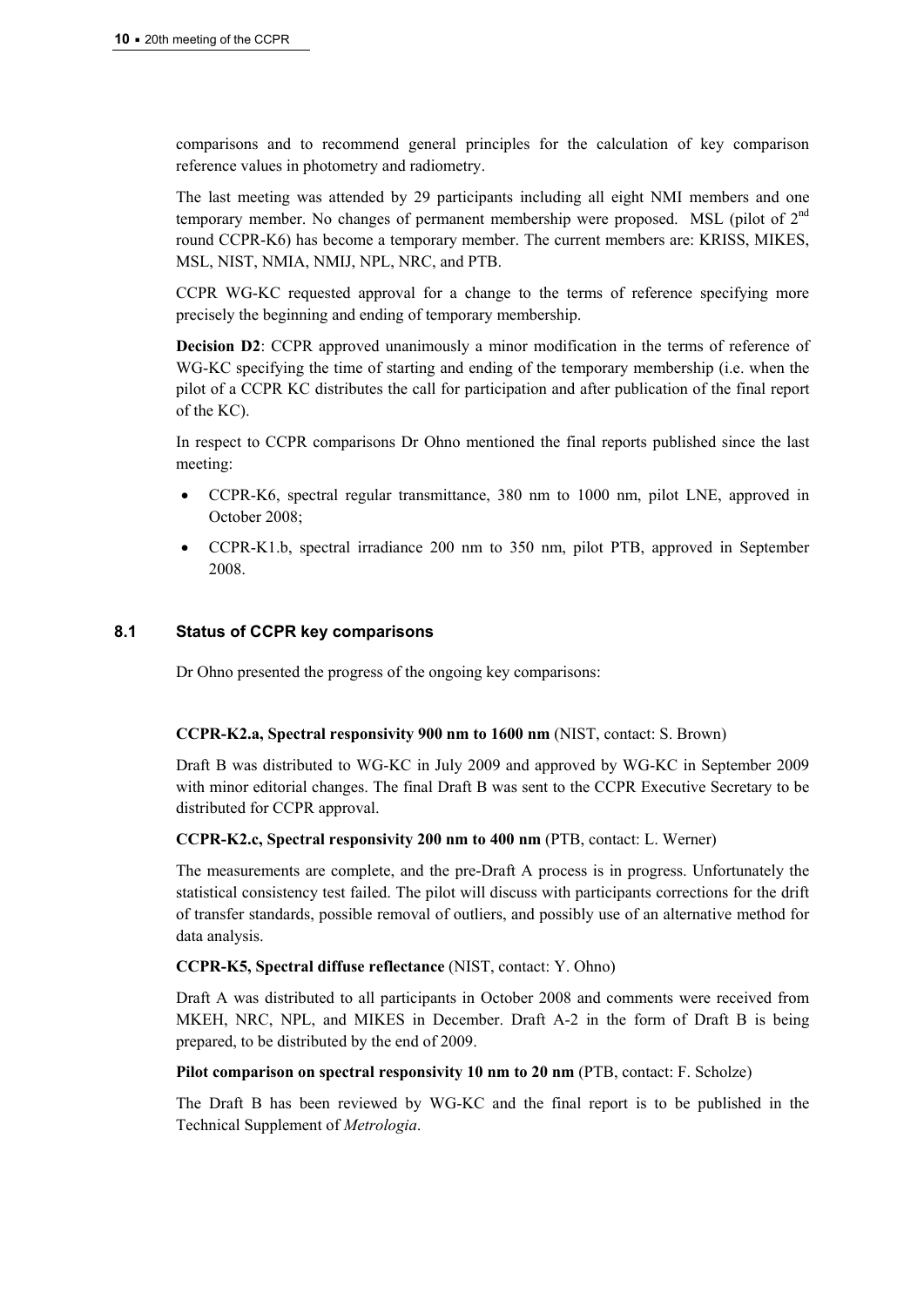# **2nd round CCPR-K6, Spectral regular transmittance** (piloted by MSL)

The call for participants was distributed to CCPR members with a deadline of 12 September 2009. Twelve applications were received. The 12 participants of the  $2<sup>nd</sup>$  round of CCPR-K6 have been finalized as MSL (pilot), A\*STAR, MKEH, NIST, NPL, NRC, VNIIOFI, LNE, NMIJ, KRISS, PTB and NMISA. Therefore, no selection process will be required by the RMOs.

## **8.2 Status of CCPR supplementary comparisons**

## **CCPR-S1, Spectral radiance 220 nm to 2500 nm** (VNIIOFI)

The final report was published in August 2008.

**CCPR-S3, Cryogenic radiometers** (Bilaterals NPL-NMIJ, NPL-UME, NPL-A\*STAR, NPL-CMI)

The reports are being produced separately for each participant. The Draft B Report of the bilateral comparison NPL-A\*STAR was submitted to the WG-KC in July 2009. The review is in progress. Further reports for the other participants will be submitted separately.

## **8.3 Reports from RMO comparisons**

This is reported under agenda item 13.

## **8.4 Proposals for new comparisons**

The WG-KC proposed a comparison of spectral responsivity in the EUV (10 nm to 200 nm). PTB would act as a pilot. The comparison could start in 2019, after the successful completion of a pilot comparison.

**Decision D3**: The CCPR unanimously approved the comparison CCPR-K2.d of spectral responsivity (10 nm to 200 nm), to be piloted by the PTB starting in 2019 after successful completion of the pilot comparison.

Dr Fox stated that a task group chaired by NMISA will evaluate the prospect of a pilot comparison for spectral regular transmittance in the UV range. The initial proposed spectral range covers 200 nm to 400 nm, however the task group will consider advice on a reasonable wavelength range. The task group will also investigate the appropriate transfer standards.

## **8.5 Next round of comparisons**

 $\overline{a}$ 

The WG-KC recommends that for the next round there will be only one CCPR-K3 comparison, called luminous intensity, and the details of the comparison (use of lamps or photometers) should be decided by the task group carrying out the comparison. The task group will be established by WG-KC and its proposal of comparison artefacts shall be submitted to CCPR for approval. $<sup>2</sup>$  $<sup>2</sup>$  $<sup>2</sup>$  The CCPR approved this process.</sup>

<span id="page-10-0"></span><sup>2</sup> Correction: sentence amended on 13 April 2011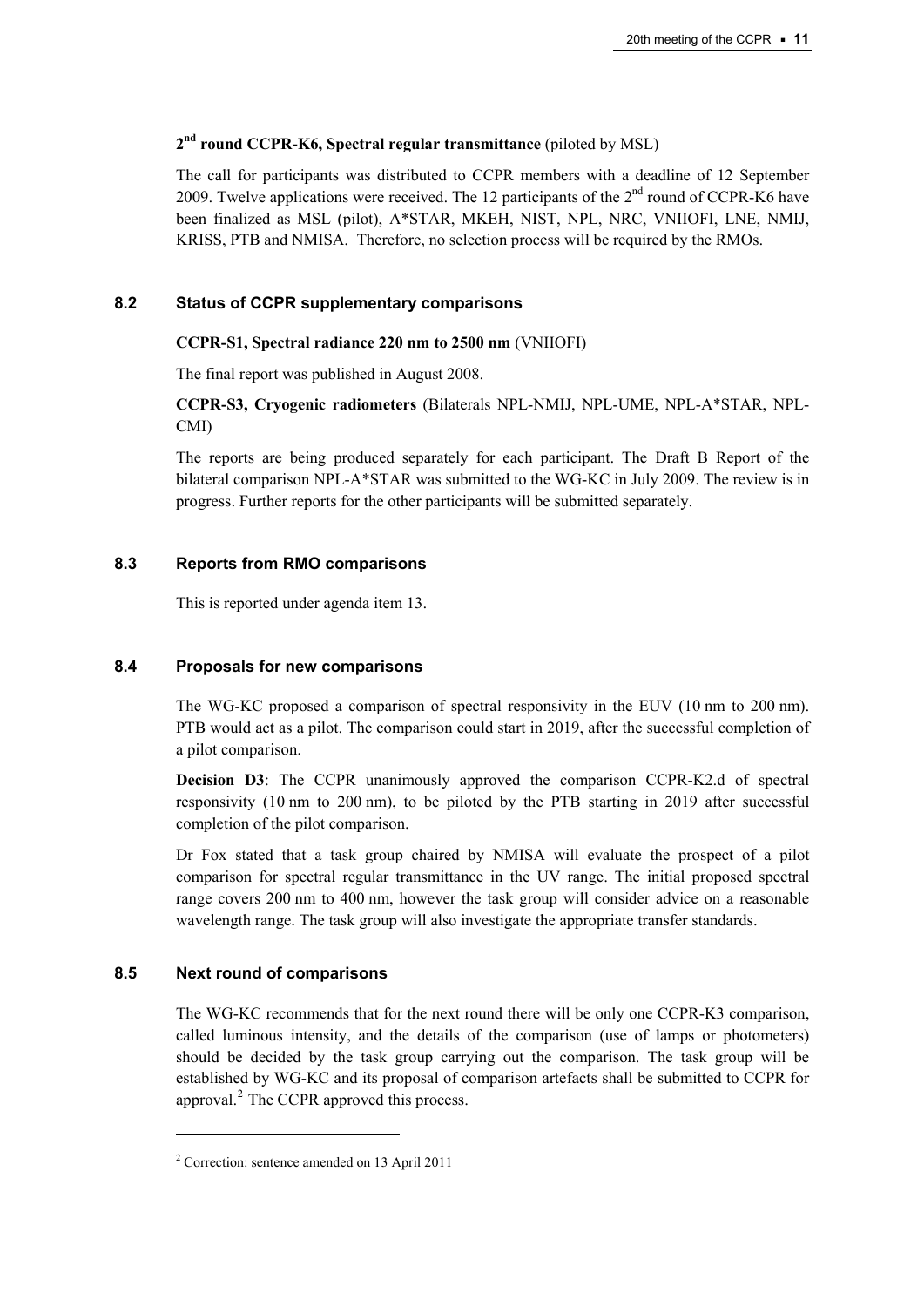The President recalled that in 2007 both types of comparison (i.e. K3.a and K3.b) were retained. In its 2008 meeting, WG-KC changed its opinion to recommend only one comparison in order to reduce the workload of the NMIs.

Dr Blattner noticed that a comparison called luminous intensity should be on lamps because the quantity 'luminous intensity' is a property of a source.

**Decision D4**: With respect to the second round of key comparison CCPR-K3, the CCPR approved that there should be only one comparison called "luminous intensity" and that the dedicated comparison task group will decide on the type of standard to be used.

Dr Ohno presented the timetable for the next round of key comparisons.

| Year (start of measurement) |                | <b>KC</b> quantity                      | <b>Pilot</b> |
|-----------------------------|----------------|-----------------------------------------|--------------|
| 2011                        | K <sub>6</sub> | Regular spectral transmittance          | <b>MSL</b>   |
| 2012                        | K <sub>3</sub> | Luminous intensity                      | <b>NRC</b>   |
| 2012                        | K4             | Luminous flux                           | <b>NMIJ</b>  |
| 2013                        | K2.b           | Spectral responsivity 300 nm to 1000 nm | <b>KRISS</b> |
| 2013                        | K2.a           | Spectral responsivity 900 nm to 1600 nm | <b>NPL</b>   |
| 2014                        | K1.a           | Spectral irradiance 250 nm to 2500 nm   | <b>NMIA</b>  |
| 2015                        | K5             | Diffuse spectral reflectance            | <b>MIKES</b> |
| 2016                        | K1.b           | Spectral irradiance 200 nm to 350 nm    | <b>NIST</b>  |
| 2017                        | K2.c           | Spectral responsivity 200 nm to 400 nm  | <b>PTB</b>   |
| 2019                        | K2.d           | Spectral responsivity 10 nm to 200 nm   | <b>PTB</b>   |

The WG-KC will ask the pilots of CCPR-K3 and CCPR-K4 to prepare the "call for participation" as soon as possible so that the measurements can start in 2012.

The WG-KC notes the intention of RMOs to carry out the following supplementary comparisons:

- Solar reference cells (EURAMET)
- Wavelength of fibre optic source (APMP)
- OTDR length (APMP)

The WG-KC encourages an RMO supplementary comparison on "polarization mode dispersion" to underpin the review of related CMCs.

The WG-KC proposes the numbering format as CCPR-Kx.YEAR. The x number is the same as for the first round for each quantity. YEAR is the year when the comparison is registered in the KCDB.

**Decision D5**: CCPR approved unanimously the numbering format of CCPR KCs.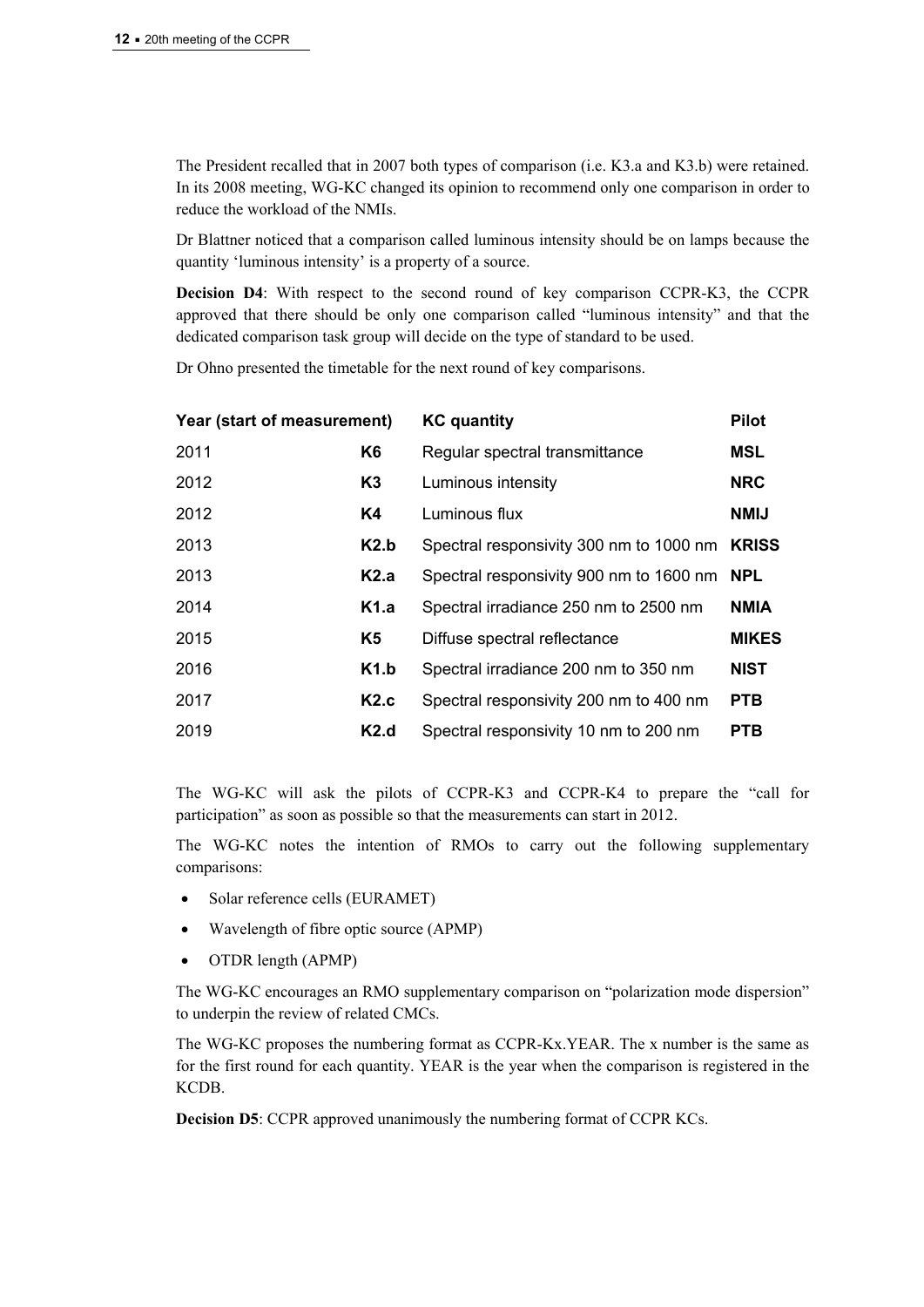The President specified that the agreed form of numbering will not be applied retroactively to the current comparisons.

#### **8.6 CCPR guidelines on comparisons**

#### *Guidelines for acceptance of key comparison participants (CCPR/09-07)*

The final draft was approved by WG-KC at the end of July 2009 and then distributed to the full CCPR on 7 August for comments by 8 September 2009. Dr Ohno explained the minor changes decided during the CCPR WG-KC meeting with respect to the distributed documents: The caption of section one, "Prerequisite for participants", was replaced by "Acceptance criteria for participants".

**Decision D6**: CCPR approved unanimously the new guidelines on acceptance criteria for the participation in CCPR KCs, including the minor modifications made at the WG-KC meeting the day before the CCPR meeting.

#### *Guidelines for CCPR comparison report preparation - revision 2*

The draft of revision 2 of the guidelines was distributed to the members of WG-KC for approval before the working group meeting. Comments were received from one member and accepted by WG-KC.

**Decision D7**: CCPR approved unanimously revision 2 of the guidelines for the preparation of CCPR comparison reports.

Prof. Wallard asked about problems of linking comparisons.

Dr Ohno replied that this topic will be addressed by a newly formed task group ("RMO Linkage") to recommend calculation methods to establish the link between CCPR-KCs and RMO comparisons, including bilateral ones. The Task Group is chaired by Dr Woolliams (NPL). The results shall be included in a data analysis section of the new guidelines for RMO and bilateral comparisons.

Dr Ohno also stated that the WG-KC has agreed to establish a discussion group on comparison analysis, chaired by Dr Woolliams. This discussion group shall discuss various issues on comparison analysis with experts.

The President commented that the discussion group on comparison analysis should only be created on the condition that the new structure of CCPR is approved.

Dr Fox observed that only the concept of discussion groups needs to be approved by the CCPR, not the discussion group itself, as they are mandated directly by the corresponding working groups.

Prof. Kühne questioned the aim of discussion groups in general. The President replied that this will be discussed later in agenda item 9.

Dr Xu asked about the timeline for accomplishing the work of the task group on RMO linkage. Dr Ohno estimated that this would take about one year. He stated that the treatment of outliers will be discussed by the new discussion group with a high priority and that the result would be implemented into the next revision of guidelines for the preparation of CCPR KC reports.

Prof. Wallard asked about the review of CMCs in light of new comparison results. Dr Ohno replied that this point is addressed in the guidelines on CCPR comparison reports. After a final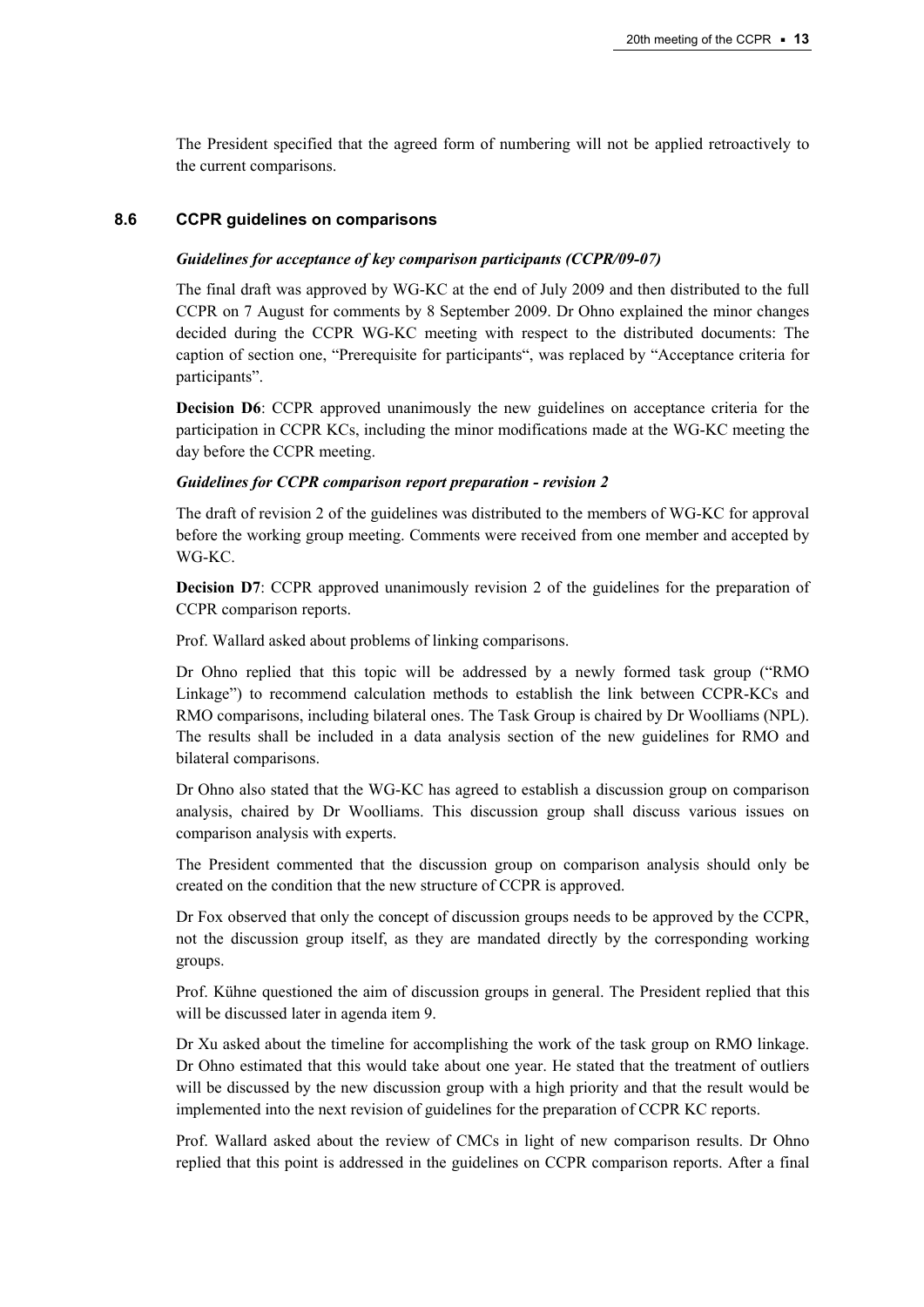report has been published, the pilot laboratory sends a reminder to all participants to check the consistency of their CMCs with the comparison results, and to reply to the participant's RMO TC chair about their evaluation and any proposed actions in case of inconsistency.

Prof. Wallard confirmed that although the CCPR procedures do not exactly follow the CIPM MRA flowchart for the processing of key comparisons, they reflect perfectly the intention of the CIPM MRA giving the main responsibility to the NMI and the monitoring task to the RMOs.

Dr Ohno replied that the idea of the CCPR guidelines is to avoid an additional administrative burden for the pilot laboratory.

Dr Ohno continued his report on WG-KC activities. The WG-KC agreed that the technical protocols of all key comparisons should request information from the participants to identify correlated and uncorrelated components of uncertainties.

Dr Ohno stated that new guidelines are under development: a guideline for RMO key comparisons and a guideline for CCPR and RMO bilateral key comparisons. Most of the contents will be similar to the CCPR KC guidelines, however some adaptations are necessary (N.B. no KCRV is calculated in RMO KCs). The contents will be developed with RMO P&R TC chairs. Finally, the WG-KC has been developing a general guideline document for preparing CCPR key comparisons. This document will provide general guidance on the process before the preparation of the report.

WG-KC agreed to recommend to CCPR that, in all future key comparison reports, only tables of unilateral degrees of equivalences (DoE) are included and that no bilateral DoEs will be calculated. The drafts of the new guidelines are to be revised accordingly.

The President commented that this item had been discussed during the WG-KC meeting in the presence of JCRB Executive Secretary Luis Mussio, and that the inclusion of unilateral DoEs only is also being considered in other Consultative Committees. He stated that the bilateral DoE values can be calculated from the unilateral DoEs, except for their uncertainty calculations in the case of correlations.

**Decision D8**: CCPR approved that for future KCs only unilateral DOEs should be calculated (unless JCRB requires otherwise).

The President thanked Dr Ohno for the extensive work of CCPR WG-KC.

Dr M. Stock proposed to publish all CCPR guidelines on the CCPR publications web page.

## **9 REPORT OF THE WORKING GROUP ON STRATEGIC PLANNING (WG-SP)**

Dr Zwinkels reported the progress made by the Working Group on Strategic Planning. The working group was formed in 2005. The main task of the WG-SP is to maintain a strategic planning document for the CCPR, to advise the CCPR on the optimal operational structure, to monitor developments with respect to the future of the SI and to regularly review the *mise en pratique* for the candela.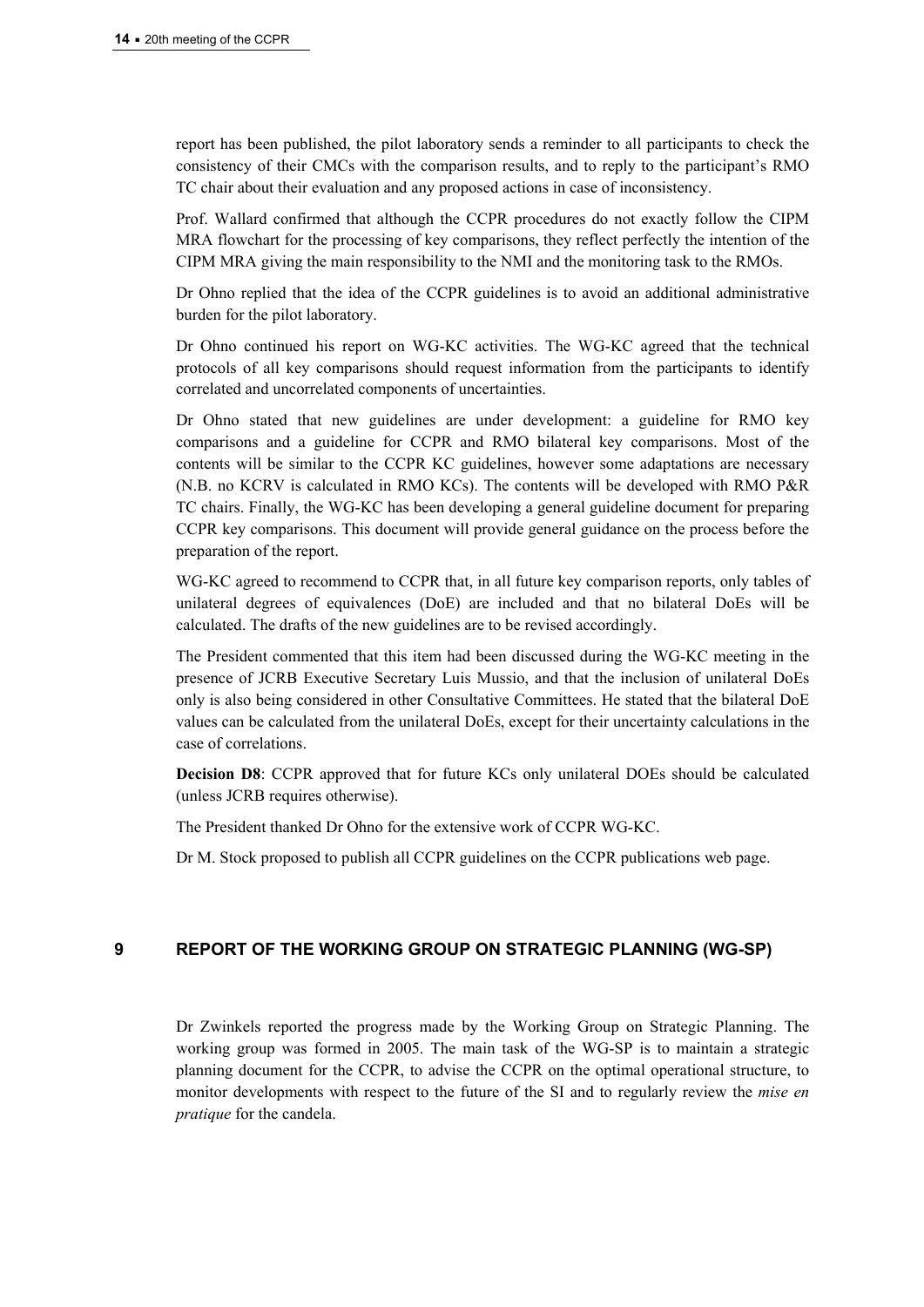Current members are INRIM, KRISS, LNE, METAS, MSL, NIST, NMIJ, NMISA, VSL, NPL, NRC-INMS, and PTB.

The working group has set up five task groups, the latest two established during the last two years:

- TG 1, Terms of reference: 6 members, chair: Dr van der Ham;
- TG 2, Membership criteria: 5 members, chair: Dr Blattner;
- TG 3, CCPR structure: 7 members, chair: Dr Fox;
- TG 4, future of the SI: 5 members, chair: Dr Rastello;
- TG 5, *mise en pratique* of the candela: 4 members, chair: Dr Ohno.

No progress was made in TG 1 and TG 2 as their subjects depend on the decision on the future CCPR structure (i.e. TG3), to be discussed and approved in agenda item 12.

TG 4 is preparing a position paper entitled "Radiometry, photometry and "the candela": evolution in the classical and quantum world". The paper will be submitted to Metrologia by February 2010. WG-SP has approved the outline of the paper (CCPR WG-SP/09-06).

**Action A1**: WG-SP TG4 is to distribute to the full CCPR the final draft of the position paper "Radiometry, photometry and "the candela": evolution in the classical and quantum world" for information and comments, around February 2010.

TG 5 is tasked with updating the BIPM Monograph (1983) *"Principles Governing Photometry"* which will become, in the future, the *mise en pratique* of the candela definition. The next version needs to take account of the proposed new explicit-constant formulation of the SI units, new developments in the field of photometry and radiometry and the new CIE recommendation for the mesopic observer function. The target date is end of August 2010.

At the WG-SP meeting in 2008 an experimental discussion group "DG1" on photon counting was established, chaired by Dr Rastello. DG1 has organized, in connection with the present CCPR meeting, a technical half-day symposium presenting the progress of the joint research project (JRP) *"Candela: Towards the quantum-based photon standards"*. The project is carried out within the framework of the European Metrology Research Program EMRP.

At the 2009 meeting, the WG- SP proposed to establish two additional technical discussion groups (NB The concept of discussion groups will be discussed in agenda item 12):

- DG2 (reporting to WG-KC), comparison data analysis, leader: Dr Woolliams
- DG3, fibre optics, leader Dr Dubard.

Dr Zwinkels noted that the WG-SP has discussed the proposed rewording of the candela definition (see agenda item 11).

The WG-SP recommended modifying the last sentence in the existing Terms of Reference in a way that the working group will not only monitor developments with respect to the future of the SI but also respond on behalf of the CCPR.

**Decision D9**: CCPR approved minor modifications in the Terms of Reference of WG-SP: WG-SP should not only monitor developments with respect to the future of the SI but also respond on behalf of the CCPR.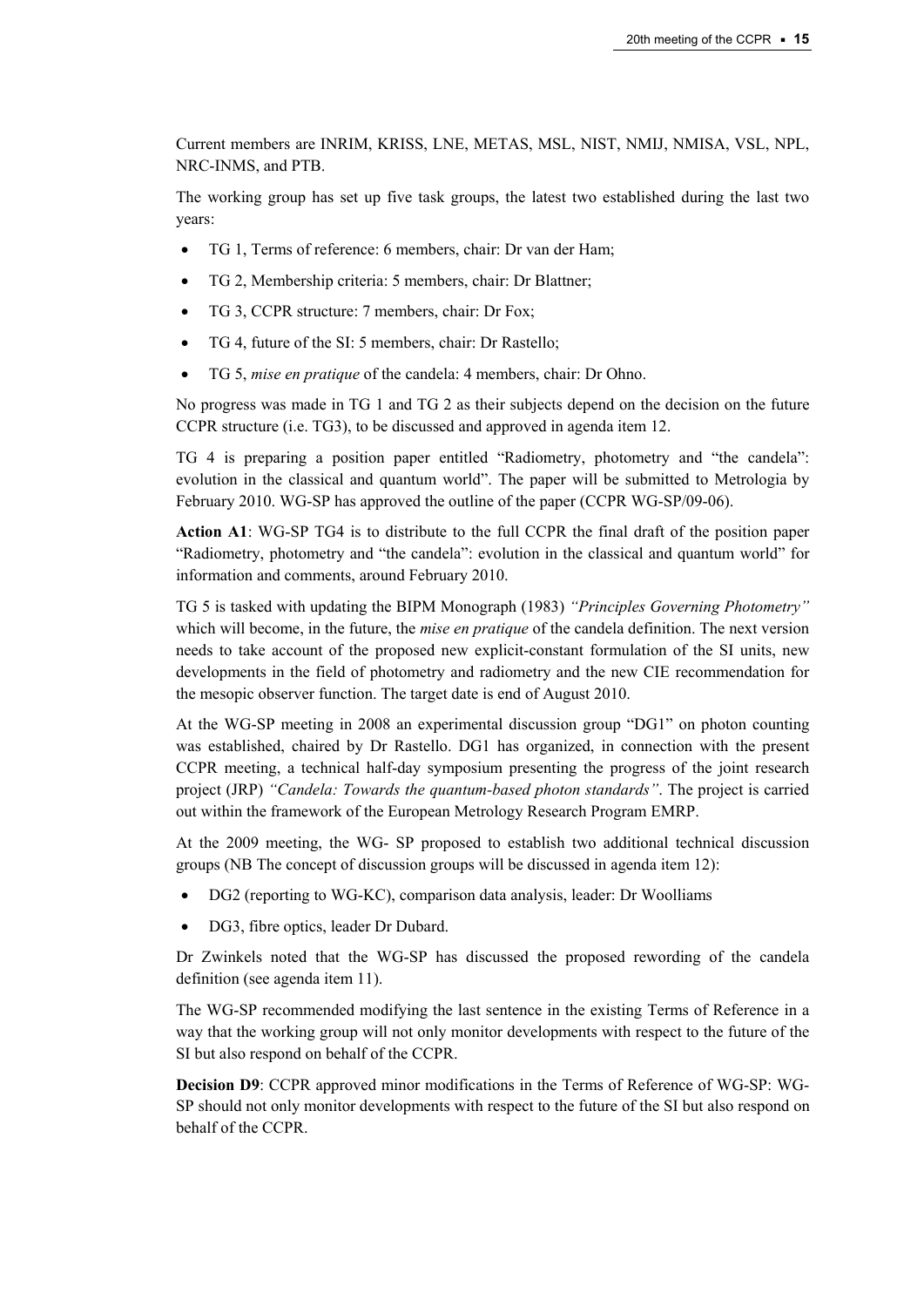## **10 UPDATE ON THE EXPECTED CHANGES OF THE SI**

Dr M. Stock gave a presentation on the status of the expected changes to the SI. In 2005 the CIPM recommended making "preparative steps towards new definitions of the kilogram, the ampere, the mole and the kelvin in terms of fundamental constants" (Recommendation 1 (CI-2005)).

Based on this recommendation, the CCU proposes to redefine the kilogram, the ampere, the kelvin and the mole in such a way that fundamental constants will be fixed (NB *h*, *e*, *k*, *N*A). The proposal is to go from explicit unit definitions (which are based on an experimental realization of the unit) to explicit-constant definitions, which fix the numerical value of a constant. CCU also recommends rewording the definitions of all other base units accordingly. Finally, the CCU also proposes changing the order in which the base units are presented in the SI brochure (i.e. to start with the second, then the metre and then the kilogram).

There are some conditions for the changes:

- the transition from the present units to the new units has to be smooth to avoid step changes, i.e. sufficient knowledge of the numerical values of  $h$ ,  $e$ ,  $k$ ,  $N_A$  in the present SI is necessary and therefore a sufficient number and quality of experimental results are needed for *h* and *k*;
- the possibility of practical realization and dissemination of the definitions is necessary. This will be described in a *mise en pratique* for each base unit.

Dr M. Stock outlined three experiments that have published results related to a new kilogram realization (Avogadro 2003, NIST watt balance in 2006, NPL watt balance in 2007). Until recently a large difference between the Avogadro and watt balance experiments had been observed. In 2009 the results of the Avogadro experiment were re-analysed and the data are now closer to the NIST experiment. However, there is still an inexplicable difference between the results of the NIST and NPL watt balance experiments. The NPL experiment has been terminated and the watt balance sold to the NRC, where it will be reassembled in 2010.

Dr M. Stock stressed that a certain number of long-term operational watt balances will be needed to ensure that the new definition can be realized. At present, only the NIST experiment is operational. Additionally, an international coordination of watt balances, possibly by the BIPM, will be required for mass dissemination. Finally, a pool of mass artefacts, which will be calibrated against all available watt balances, should be available at the BIPM.

Dr M. Stock presented the history of measurements of the gas constant  $R = k N_A$ . In principle, a redefinition will be recommended by the CCT. However, it appears that only one experiment, based on acoustic gas thermometry (AGT), will reach the required 1 ppm uncertainty by the end of 2010. This date is the data deadline for the next adjustment of fundamental constants by CODATA.

Dr M. Stock outlined the timeline of the proposed redefinition:

| March $2010$ :  | CCM will discuss the <i>mise en pratique</i> for the kilogram |
|-----------------|---------------------------------------------------------------|
| September 2010: | the CCU will make a recommendation to the CIPM                |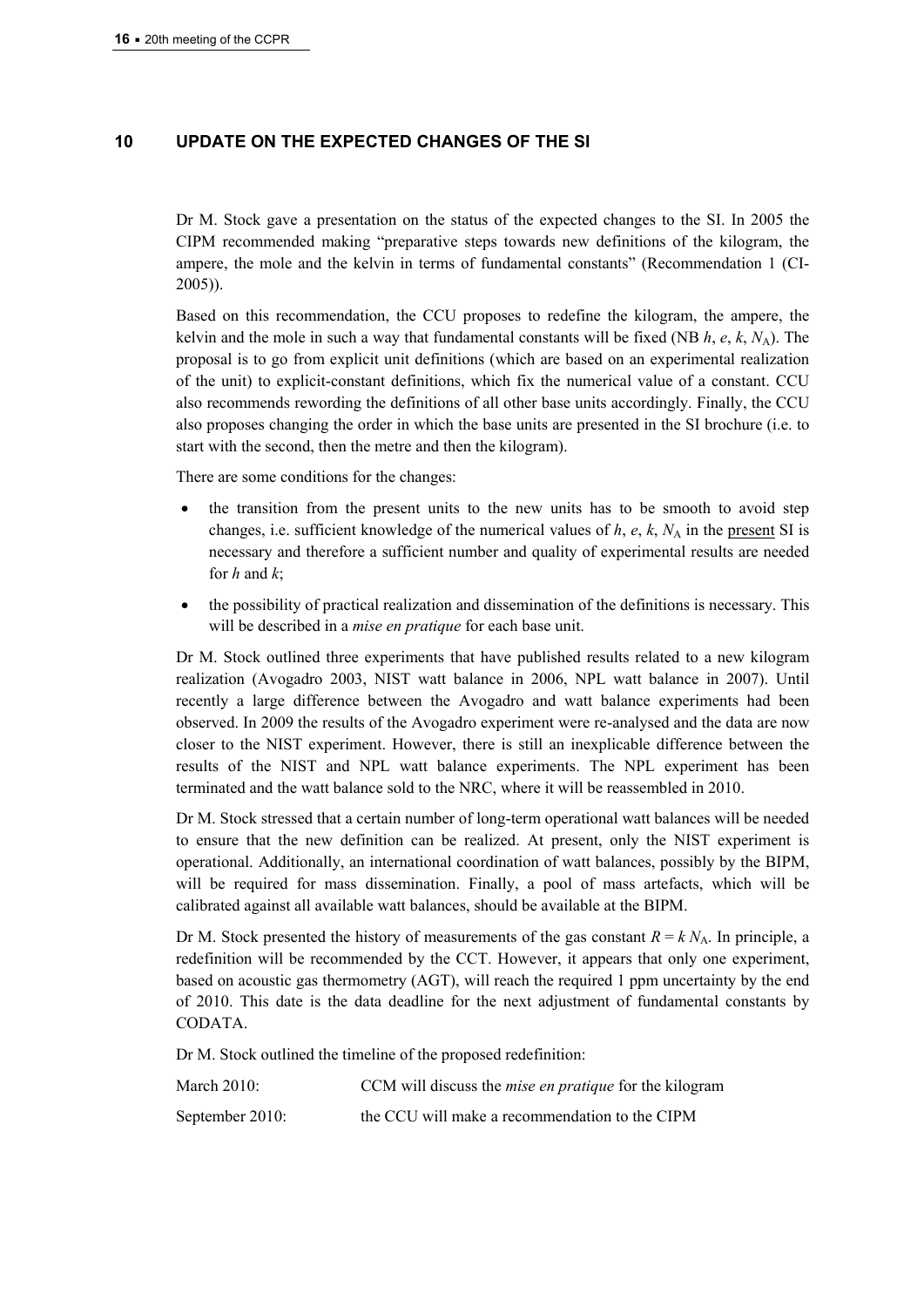| October $2010$ : | the CIPM will take a decision on the redefinitions and formulate a<br>recommendation to the CGPM |
|------------------|--------------------------------------------------------------------------------------------------|
| Early 2011:      | results of next CODATA adjustment                                                                |
| October $2011$ : | the CGPM will make the final decision                                                            |

Dr M. Stock presented the proposed rewording of the candela definition which will bring it into the explicit-constant form. The subsequent discussion is reported in agenda item 11.

## **11 DISCUSSION ON THE PROPOSED REFORMULATION OF THE DEFINITION OF THE CANDELA**

Dr M. Stock presented the definition of the candela proposed by the CCU, based on the explicitconstant approach:

"The candela, unit of luminous intensity in a given direction, is such that the spectral luminous efficacy of monochromatic radiation of frequency  $540 \times 10^{12}$  hertz is equal to exactly 683 lumens per watt."

The CCPR WG-SP proposes slight modifications removing the word "spectral" and replacing "lumen" by "candela steradian":

"The candela, unit of luminous intensity in a given direction, is such that the luminous efficacy of monochromatic radiation of frequency  $540 \times 10^{12}$  hertz is equal to exactly 683 candela steradian per watt."

The definition in the SI brochure will be followed by an explanatory note, mentioning the "fundamental" constant, which is fixed, and the present explicit-unit based definition:

"Thus we have the exact relation  $K_{cd}$  = 683 lm/W. The effect of this definition is that the candela is the luminous intensity, in a given direction, of a source that emits monochromatic radiation of frequency 540  $\times$ 10<sup>12</sup> hertz and that has a radiant intensity in that direction of 1/683 watt per steradian. This radiant intensity corresponds to a photon intensity of  $(683 \times 540 \times 10^{12} \times 6.626\,068\,96 \times 10^{-34})^{-1}$  photons per second per steradian."

Dr M. Stock mentioned that the WG-SP has created a new symbol for the constant representing the luminous efficacy of monochromatic radiation of frequency  $540 \times 10^{12}$  hertz:  $K_{cd}$ . Furthermore, the WG-SP has proposed adding the last sentence, stating the equivalence of radiant intensity and photon intensity.

Prof. Kühne commented that the last sentence is just the result of a calculation that is well known.

Dr Zwinkels agreed that this information could also be in the *mise en pratique*. However, the additional sentence could help emerging fields, such as quantum radiometry, to find a position in respect to the SI. The constant would also demonstrate the linearity of photometry and radiometry over the 11 decades of optical power.

Prof. Kühne repeated that the additional sentence contains no new information. He thinks that it has *a priori* nothing to do with the candela definition, being the unit of a photometric quantity.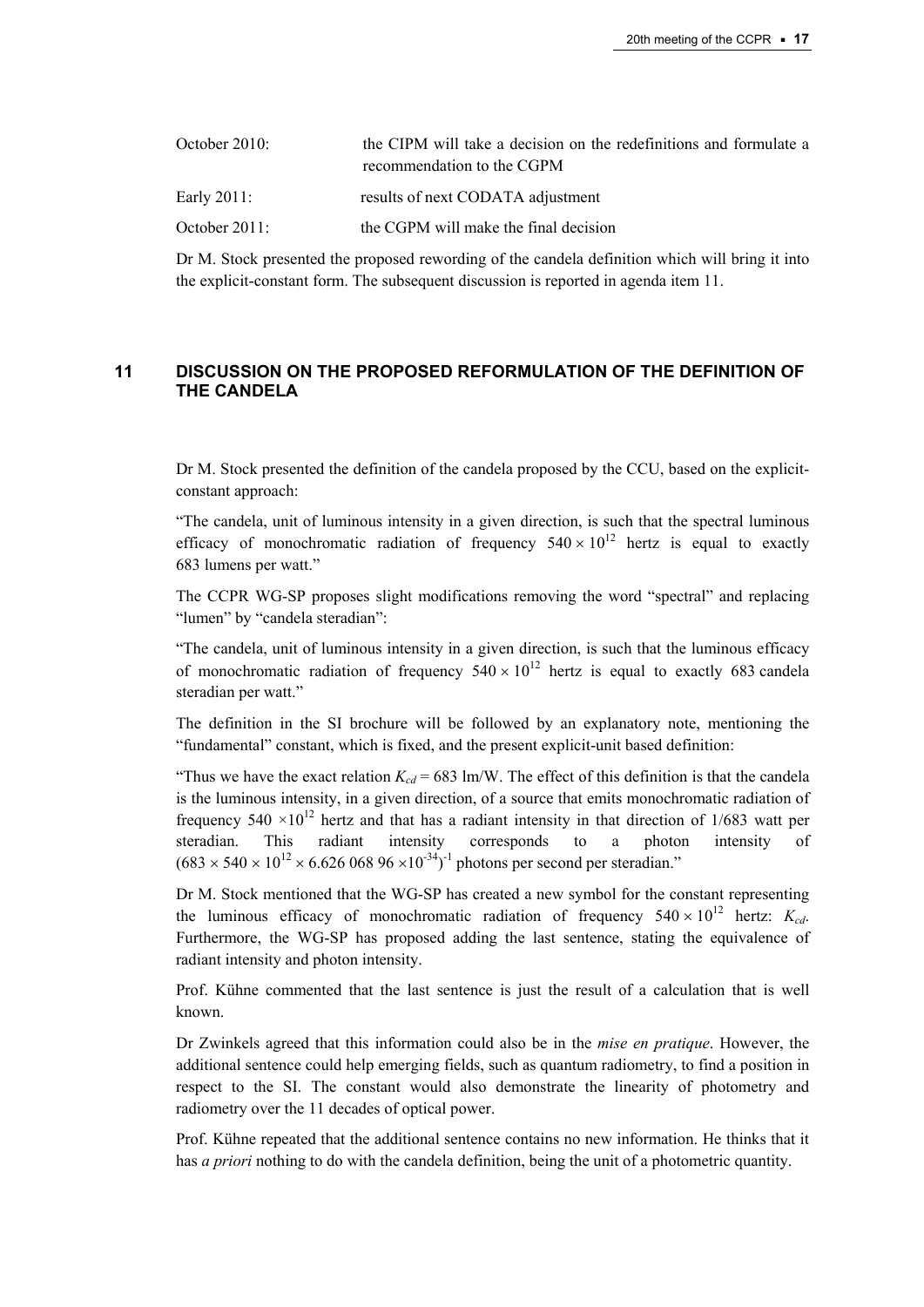Dr Fox emphasized that this sentence would provide additional evidence, acting as a marker and indicator. It can show people working in emerging fields that their work is related to that unit and it can make a clear impact to the emerging industry and to the public.

The President added considerations on the duality of light, highlighting the two aspects of photons and waves.

Dr K. Stock stated that there was a general agreement within the WG-SP on the definition and the first two sentences. However, there are many people that would like to remove the last sentence.

Dr Fox queried the statement by Dr K. Stock on the level of consensus.

Dr Zwinkels agreed that many discussions had taken place within the working group. It was felt that the proposal was a compromise and it was endorsed.

Dr K. Stock repeated that he agreed with Dr Zwinkels, except on the last sentence. The last sentence was a compromise, but with a certain level of agreement only.

Dr Xu proposed integrating the last sentence into the middle of the previous sentence, to state that the radiation needs to have a certain radiant intensity and photon intensity.

Dr M Stock recalled that this proposition was already discussed in the WG-SP and had been rejected.

Dr Xu replied that the third sentence has no new information. To make an impact it would need to be integrated in the main part of the preceding sentence.

Prof. Kühne made a formal statement: The CCU was given the task of reviewing four base units by the last General Conference. The proposal was to move from explicit-unit to explicit-constant definitions. This was considered to be a major step. The CCU proposes having the explicit-unit definitions immediately after the official explicit-constant definitions. Therefore subsequent sentences are not really explanatory statements. He believes that the additional information needs to be incorporated into the second sentence.

Dr Fox believes that inclusion of the last sentence will not be a surprise to the CCU, as it is consistent with what the CCPR has explained to the CCU. It would allow an evolution to future possibilities without impacting on classical photometry.

Dr Saito commented on a change to what was discussed at the WG-SP meeting. At the meeting, he thought that the subsequent sentences would be in a separate explanatory section but not in the main part of the SI-Brochure. He believes that it is not necessary to have the last sentence in the SI-Brochure.

Dr Zwinkels stated that the last sentence expresses the ability of radiometry to go to very low power levels and it would not harm classical photometry. She expressed concerns about the field of radiometry being considered separate to photometry.

Dr Blattner stated that the last sentence has no benefit for users, neither in the field of photometry or in the field of quantum radiometry. Applications related to quantum radiometry never use the unit candela. He referred to the position paper of METAS, submitted to the WG-SP, on the candela definition.

The President asked for other observations with respect to the WG-SP proposal.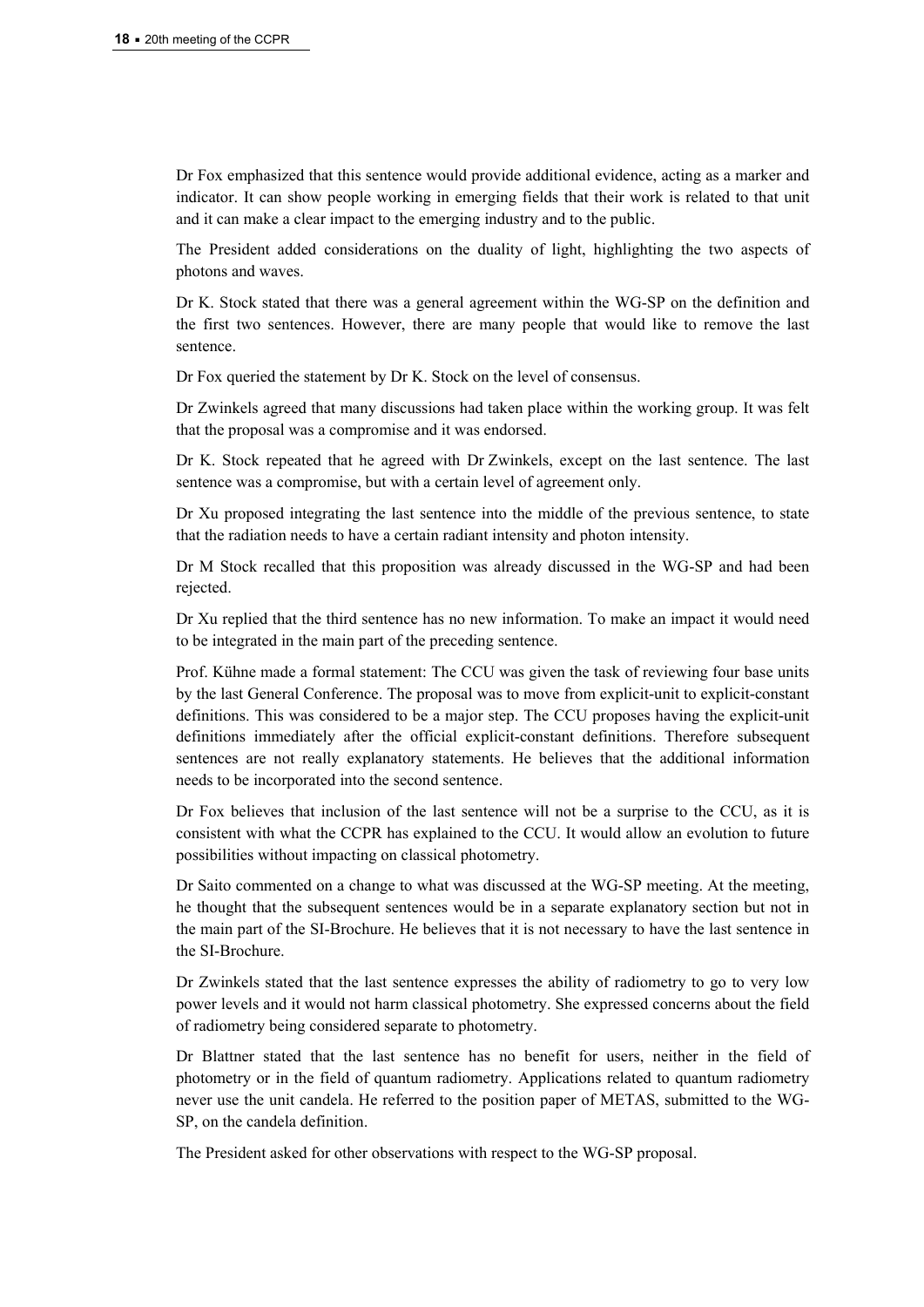Dr Thomas (executive secretary of the CCU) noticed that replacing "lumen" by "candela steradian" is, in principle, not in line with the proposal of the CCU. All other definitions refer to a coherent derived unit (i.e. kilogram to joule, the ampere to the coulomb, etc). She encouraged the CCPR to propose this modification to the CCU as by doing so, the apparently circular reasoning through a derived unit is removed. Eventually the other units could follow the example of the candela.

Dr Thomas asked if the terms "luminous efficacy" and "photon intensity" are well established.

The President replied that those terms are well known in the field of photometry. They are also defined in the IEC/CIE International Lighting Vocabulary (ILV).

Dr Thomas replied that this information should be passed to Prof. Mills and to the CCU. She agrees that the newly defined symbol ( $K_{cd}$ ) should be proposed for inclusion in the SI-brochure.

Dr Zwinkels asked if "photons per second and steradian" can be considered as a unit?

Dr Rastello observed that in the explicit-unit definition of the ampere, a similar formulation is proposed: "The ampere is the electric current corresponding to the flow of 1/(1.602 176 487  $\times 10^{-19}$ ) elementary charges per second."

Dr Thomas stated that there should not be a problem using "photons" as a unit.

Prof. Kühne suggested that "number of photons" would be more appropriate.

The President proposed consulting the CCU or the CIPM directly on this item.

Dr Thomas stated that the Planck constant, *h*, taken from the last fundamental constants adjustment of CODATA might be different from the value that will be fixed for the new definitions, since there might be further adjustments.

Prof. Kühne proposed including "xxx" at the end of the numerical value of *h*.

The President stated that the CCPR is aware that the numerical value of *h* may change. However, the rewording of the candela would only occur when the definitions of the other units are changed. From that moment on, *h* would be fixed to a constant without uncertainty.

The President asked the CCPR members if they agreed that he should summarize the previous discussion and send that information to the CCU and the CCPR members.

**Decision D10**: CCPR approved that the President will inform the CCU about the position of the CCPR in respect to the proposed rewording of the candela definition and the related subsequent text (see Action A2).

**Action A2**: The President will inform the CCU about the position of the CCPR with respect to the rewording of the candela definition in "explicit-constant form". He will indicate that the CCPR basically agrees with the proposal with slight modifications (lumen expressed as candela steradian and removal of the word "spectral"). He will confirm that the quantity of "luminous efficacy of radiation" is well established in the field of photometry. In respect to the subsequent sentences (explicit-unit definition) he will explain that the constant  $K_{cd}$  has been introduced, the subscript "*cd*" representing the candela. He will inform the CCU about the reason behind adding an additional subsequent sentence expressing the radiant intensity as photon intensity, both quantities being well established in the IEC/CIE International Lighting Vocabulary (ILV). He will indicate that not all members agree on the necessity to add the last sentence. He will ask the CCU to assist on the correct formulation of the unit of the quantity "photon intensity" (whether it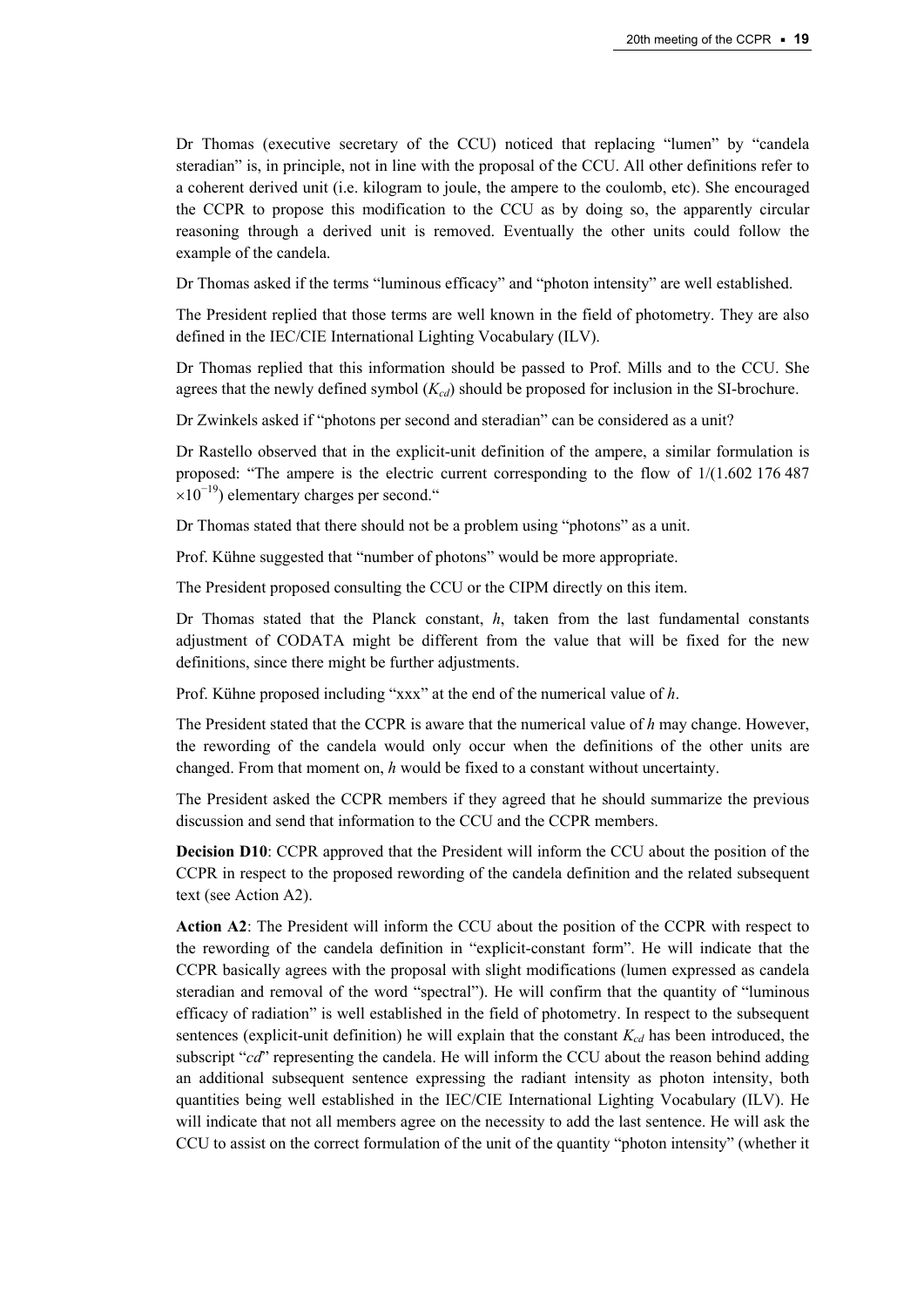should be "photons per second per steradian", "number of photons per second per steradian" or just "per second per steradian"). The President will distribute its letter to CCU to the members of CCPR for information.

Dr Thomas thanked the President and the members of the CCPR for having discussed the proposed rewording of the candela definition in such detail and for preparing valuable input for the CCU.

## **12 FUTURE WORKING GROUP STRUCTURE OF THE CCPR**

Dr Fox presented the new proposal on the CCPR structure prepared by the WG-SP TG3. One of the drawbacks of the present structure, which consists of three working groups and different task groups, is the difficulty in discussing horizontal and application related themes. Also, technical issues are often not addressed by the CCPR. In this context, the idea of setting up discussion groups within existing WGs and chaired by a member of that WG was discussed. They would need to report regularly to the corresponding WG. The membership criteria and meeting schedule should be flexible to ensure maximum opportunities to engage with appropriate experts, including expertise from industry and academia.

The President emphasized that some important communities are not represented around the table, despite of their important contribution and work related to photometry and radiometry.

Prof. Kühne stated that the concept of discussion groups is interesting. However, he noticed that the proposed new structure would be a significant change with respect to the CIPM's policies. According to the guidelines it is the responsibility of the working groups to create task groups. He suggested raising the concept of discussion groups at the CIPM. Prof. Kühne did not want to take a position on whether it makes sense to set up these new groups. He commented that in the present CIPM guidelines they are not mentioned.

Dr Fox replied that the WG-CMC has a structure which is not covered by the present CIPM guidelines since its core role is related to coordination of RMOs. Its principle membership consists of the technical committee chairs of the various RMOs. These chairs and their host organizations were not necessarily members or observers of the CCPR. It was agreed that the chair of this WG would be one of the RMO chairs on a rotational basis and even if they are not a member of the CCPR they would report to the CCPR.

Prof. Kühne replied that the situation with the WG-CMC is different. Members of the WG-CMC are from the RMOs. The RMOs are responsible for nominating representatives to the WG-CMC. He emphasized that only NMIs and designated institutes are members of the CCPR and its substructures. With discussion groups the situation would be quite different. According to the latest proposal, discussion groups could include representatives from institutes, organizations and industry.

Dr Zwinkels suggested that membership of discussion groups could be handled on a case-bycase basis. Depending on the specific scheme it may be beneficial and necessary to invite external experts.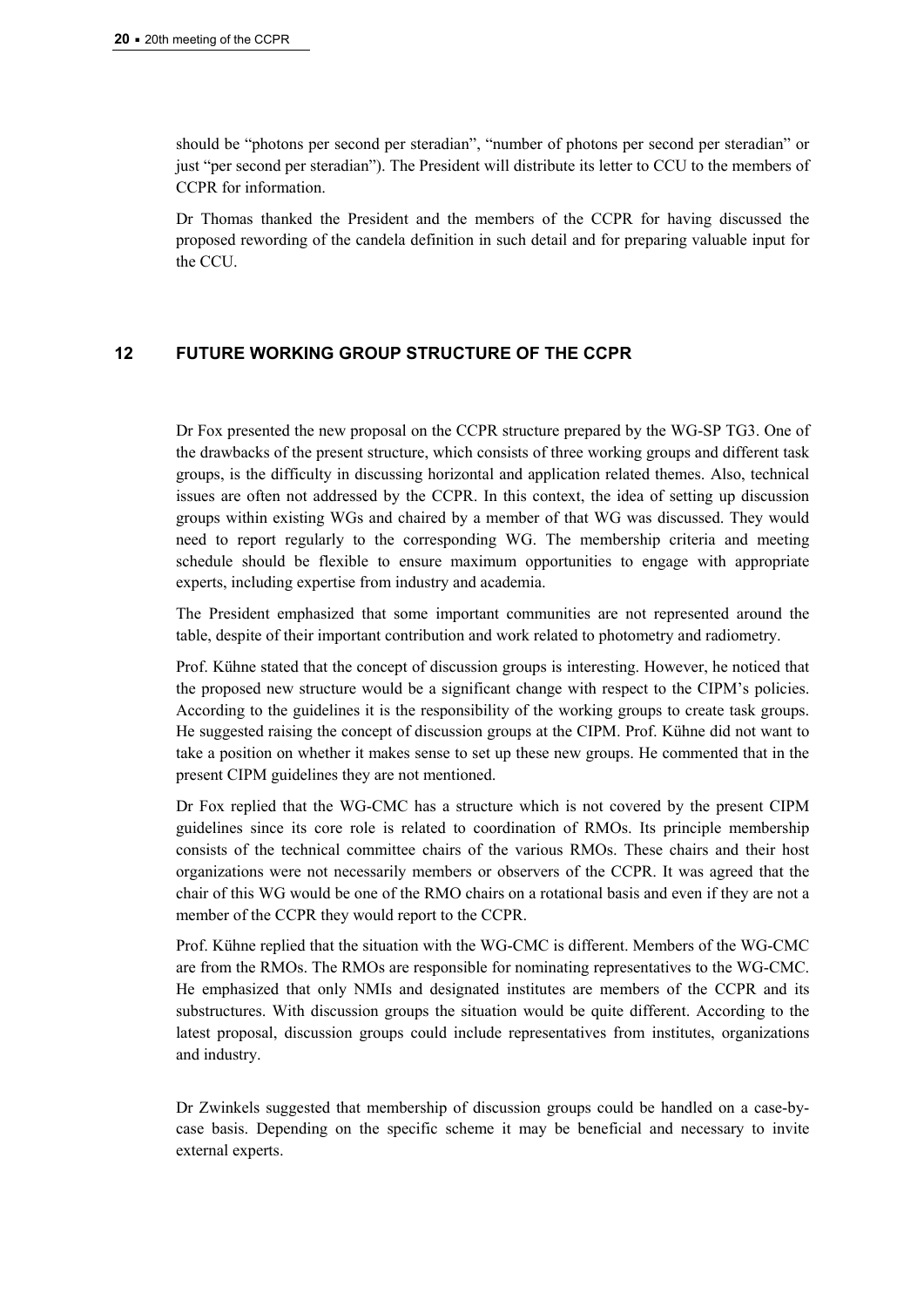Dr M. Stock asked for clarification if the idea is to give external experts official member status for the discussion groups.

Dr Fox suggested that as a trial, workshops could be organized which were open to experts, under the umbrella of a specific discussion group.

Dr Zwinkels stated that the main motivation for discussion groups is that, at present, there is no forum for scientific discussion. This was the case in the former UV working group. The difficulty of the CCPR WGs is that they have clear and concrete terms of reference. Discussion groups could be handled more flexibly and less formally than working groups. Task groups also have very clear objectives and are not flexible enough. She admitted that membership criteria for discussion groups will have to be addressed. The core membership of the discussion groups would be members of the WGs. However, in order to ensure a broad range of expertise, it will be necessary to allow the inclusion of experts from various international organisations such as the CIE, ISO and academic institutions.

The President emphasized that within a task group it is possible to invite experts from outside. This was done in other fields, for example the CCQM. He believes that it is not necessary to ask the permission of the CIPM, but just to inform them. He repeated that discussion groups could be handled more flexibly.

Prof. Kühne stated that there is no problem creating groups according to the existing rules, providing the membership issue is addressed. He agreed that experts could be considered as invited guests.

The President thanked Prof. Kühne for his input. He said that the concept can be considered as an experiment and it could be used as a model mainly for modernizing the communication between communities. He repeated that the only critical point of the concept of discussion groups is the membership issue. All the other points are not really new. He agreed to inform the CIPM about the formation of different task groups.

**Action A3**: The President will inform the CIPM that different task groups are being formed within the CCPR according to the established CIPM rules. The task groups will, if necessary, ask advice from invited experts from competent institutions and organizations. The following task groups were established: Few photon metrology (within WG-SP), optical communication (WG-SP) and data analysis (WG-KC).

## **13 REPORTS BY RMO TC CHAIRS**

#### **13.1 AFRIMETS**

Mr Sieberhagen made a presentation on the structure of AFRIMETS. He showed that AFRIMETS is divided into six sub-regions: CEMACMET, EAMET, MAGMET, SADCMEL/MET, SOAMET, and NEWMET. AFRIMETS has three Associate Members (LNE, PTB and NIRPS) and three observers (EURAMET, CAFMET and the Arab Federation of Metrology). AFRIMETS was officially accepted as a RMO by the CIPM in October 2008. Mr Sieberhagen explained that the general coordination work is carried out through several technical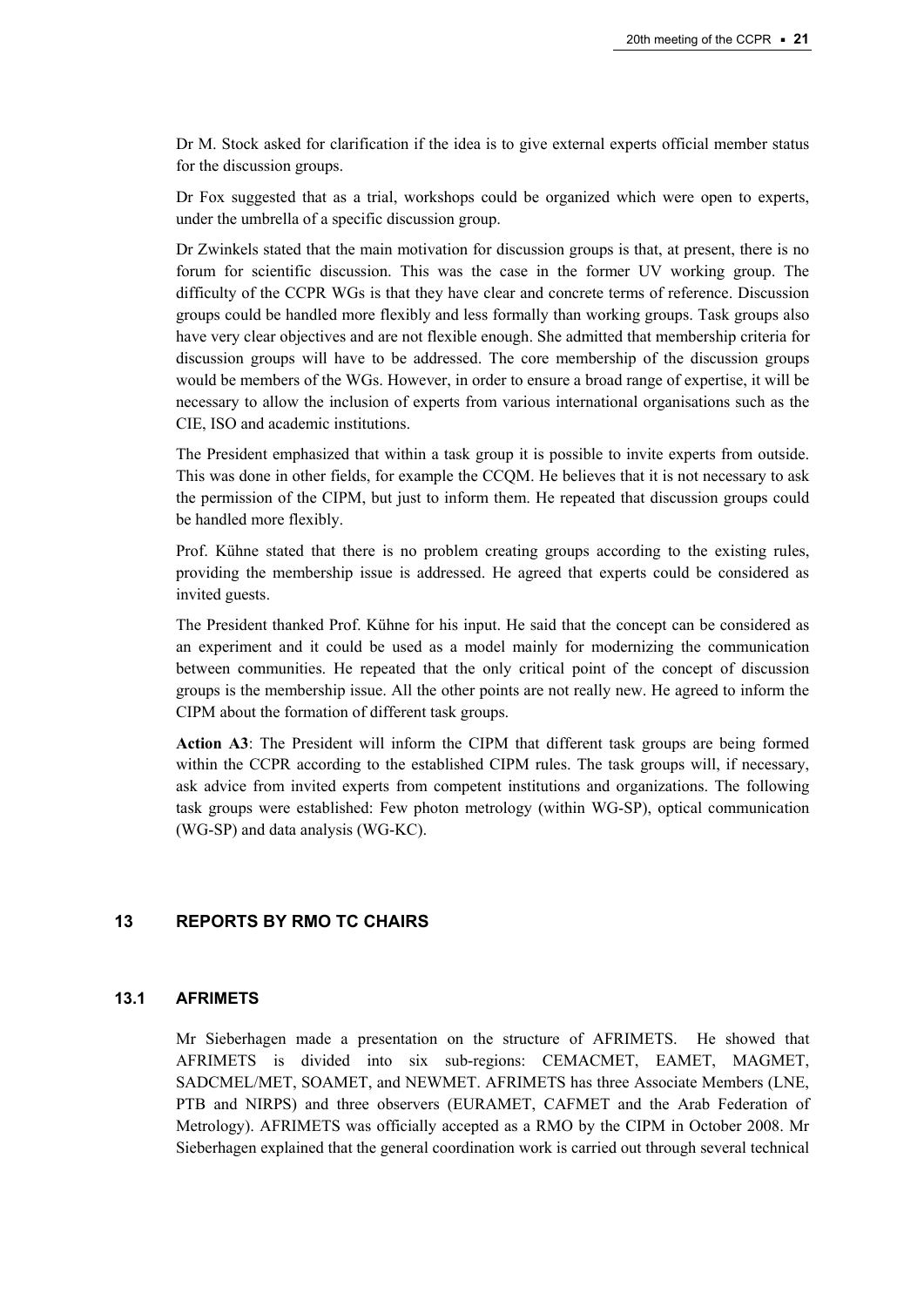committees that also deal with education, harmonization and metrology awareness. The technical coordination work is done in working groups. The AFRIMETS radiometry and photometry working group is made up of three NMIs: KEBS (Kenya), NIS (Egypt), and NMISA (South Africa). He stated that three comparisons are planned on luminous intensity, luminous responsivity and luminous flux.

The President stated that Tanzania is a member of both EAMET and SADCMEL/MET. They need to decide through which RMO they are going to submit CMCs. The intra-regional review would be carried out within AFRIMETS.

## **13.2 APMP**

Dr Kim presented the activities of APMP. The organization has 24 members from 22 countries. At the last three APMP TCPR meetings, between 12 and 17 NMIs have participated. Dr Kim presented the statistics of published CMCs: 10 NMIs have published more than 250 entries in the field of photometry and radiometry. He mentioned that 8 key and supplementary comparisons are ongoing and that 7 are planned. He stressed that APMP TCPR has decided to begin their regional key comparisons 2 years after the related CCPR key comparisons.

## **13.3 COOMET**

Dr Khlevnoy presented the activities of COOMET. One key and four supplementary comparisons are at present being prepared and have already been registered in the KCDB. An additional comparison of spectral regular transmittance has not been registered yet.

He mentioned in particular the supplementary comparisons of refractive index and of angle of rotation of the plane of polarization, for which CMCs have already been submitted within the CCL.

## **13.4 EURAMET**

Dr Blattner presented the activities of EURAMET. He outlined the European Metrology Research Programme (EMRP). The EMRP is a metrology-focused European programme of coordinated research and development that facilitates closer integration of national research programmes. The EMRP will ensure collaboration between National Measurement Institutes, reduce duplication and increase impact [\(http://www.emrponline.eu](http://www.emrponline.eu/)). He stated that in the first phase, 21 projects related to 4 topics started in 2008. There is one accepted joint research project related to photometry and radiometry: T1.J2.3 which deals with fundamental aspects of quantum based photon standards.

Dr Blattner presented further activities of EURAMET TC-PR. There are several new projects outside the framework of the EMRP. He mentioned in particular PR1101 *Future Trends in Radiometry and Photometry*, seeking to explore which avenues research and development within photometry and radiometry (PR) will take in the future. He also mentioned PR1107 *Standards for multimode optical fibre metrology* which aims to develop and to compare different kinds of multimode fibre standards for the different quantities. He invited NMIs from other RMOs to contribute to the project.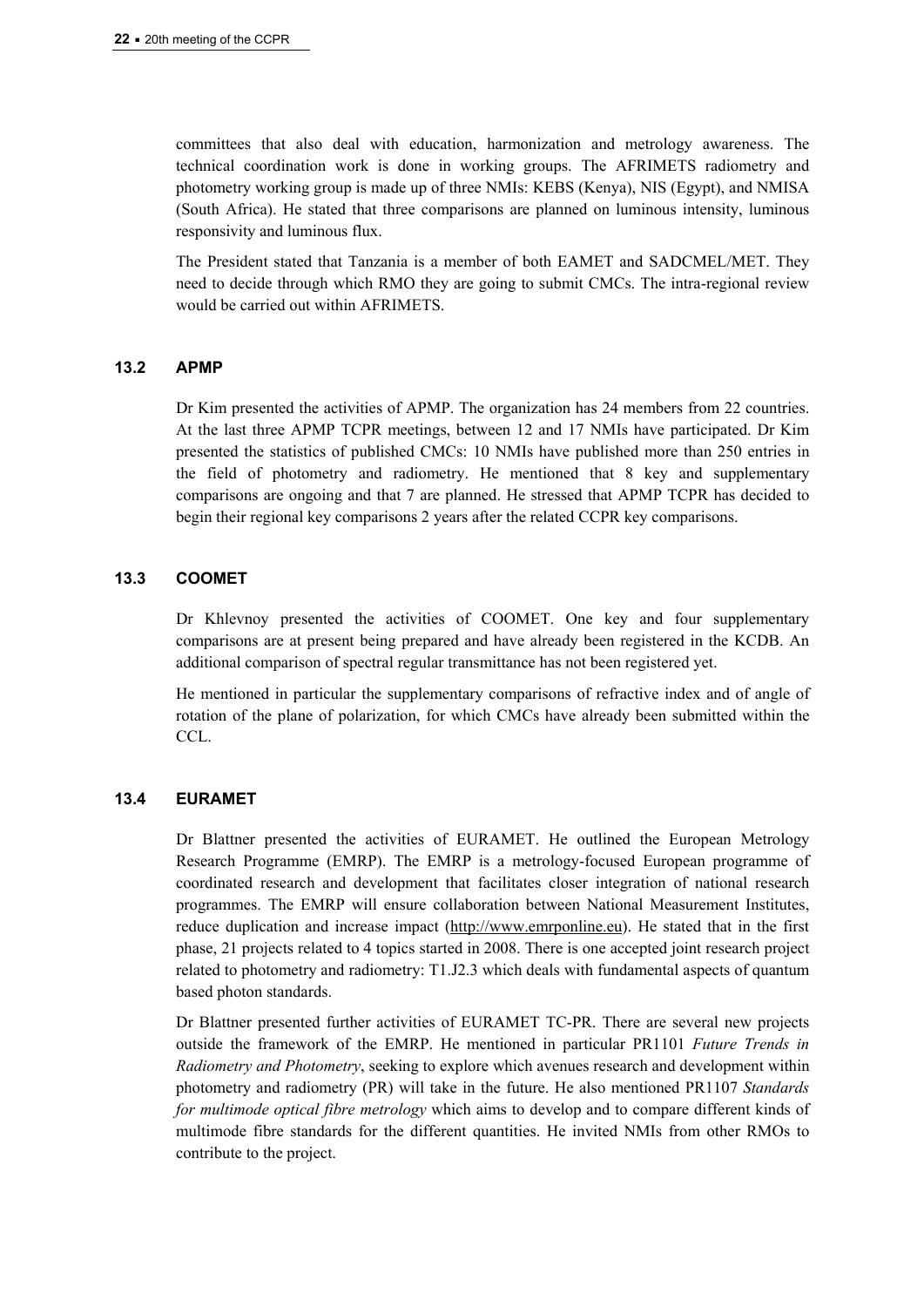Dr Blattner spoke about a new proposal for a supplementary comparison on solar reference cells. The measurand of the comparison is the short cut current under standard test conditions. He invited interested NMIs to contact the pilot laboratory (PTB, Dr S. Winter).

Finally, Dr Blattner presented the new chairperson of EURAMET, Dr Leslie Pendrill, from SP (Sweden), succeeding Prof. Kühne.

#### **13.5 SIM**

There was no report from SIM. Dr Ohno expressed his regret about the lack of a SIM report. He mentioned that SIM-K4 is almost complete. SIM-K6 will start soon after CCPR-K6. There are several other comparisons scheduled within SIM.

#### **14 REPORT ON LIAISON WITH CCT WORKING GROUP 5 "RADIATION THERMOMETRY"**

Dr Woolliams presented the activities of the CCT WG 5. She reviewed the high temperature research plan consisting of six work packages:

- WP1: Establish long term stability and robustness of cells;
- WP2: Select, construct and compare reproducible cells;
- WP3: Specify operational characteristics:
- WP4: Establish world capability in absolute radiometry, including a pilot comparison of several laboratories measuring radiances at high temperatures;
- WP5: Assign definitive temperatures through a multi-lateral measurement campaign;
- WP6: Write *mise en pratique*.

Dr Woolliams stated that discussions were ongoing regarding the issue of thermal imaging standardization. The CCT-WG5 welcomed and supported the proposal of IEC SC65B WG5 to establish a sub-group to address this issue, firstly by developing a standard for the technical specifications of thermographic cameras, using, as a starting point, a recent Chinese standard. The issue of common vocabulary would also be addressed. The next step would be to develop a standard on how to determine these parameters.

There were also some discussions on a new temperature scale, as in the past, every 20 years, new scales were defined (1948, 1968, 1990). The general opinion is that ITS-90 does not have significant problems but dissemination and realization methods could be improved, particularly above the silver point. It was recognized that, particularly at high temperatures (above the melting point of silver), radiometric techniques for measuring thermodynamic temperature could, at some NMIs, obtain uncertainties comparable with, or superior to the ITS-90 scale. The community was therefore accepting a shift to direct thermodynamic temperature measurement, either directly, or mediated by determining the temperature of high temperature fixed-points (eutectic and peritectic based fixed-points).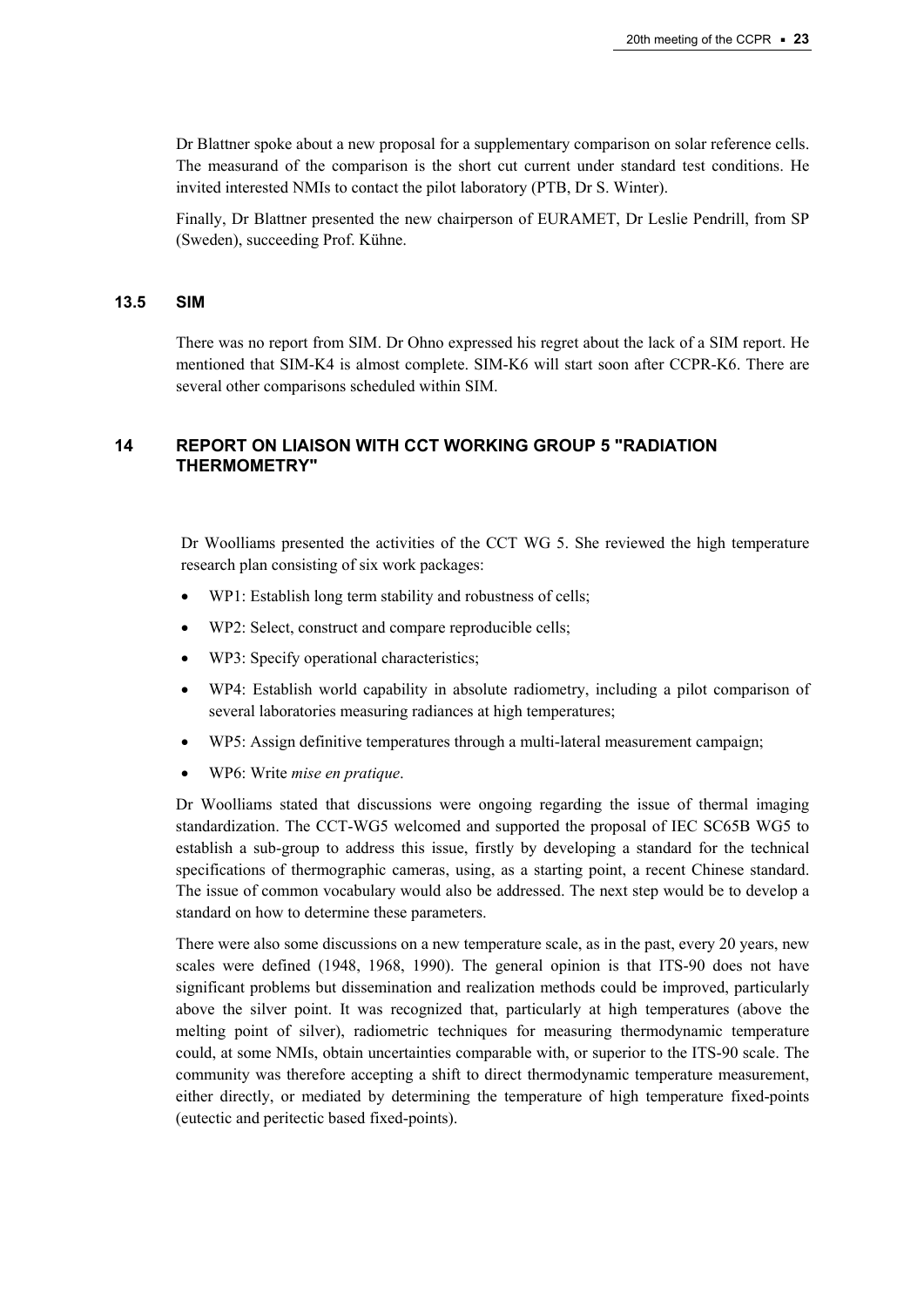Dr Woolliams stated that discussions on a *mise en pratique* with respect to radiation thermometry are ongoing. It will include direct and indirect (via fixed-points) measurement of thermodynamic temperature, as well as recognising the continued use of ITS-90. The *mise en pratique* will include supporting documentation on filter radiometry for radiance, power, and irradiance responsivity measurements.

The President thanked Dr Woolliams for the presentation and asked the members if they have related activities within their institutes. Representatives from NPL, VSL, VNIIOFI, PTB, KRISS and MKEH indicated that their institutes are active in this field.

## **15 LIAISON WITH OTHER ORGANIZATIONS (WMO, CIE, CORM, ETC)**

#### **15.1 WMO**

Prof. Schmutz gave a report on the activities of World Meteorological Organization (WMO), relevant to the CCPR activities. The WMO is mainly organized through Technical Commissions. The most important Commission relating to the CCPR is the Commission for Instruments and Methods of Observations (CIMO). The WMO does not operate any calibration laboratories, but its members do. WMO has nominated different centres to carry out specific tasks, as required. An example is the World Radiation Center (WRC) at PMOD, Davos, which maintains the world standard group and serves as a calibration laboratory for national and regional calibration centres.

Prof. Schmutz continued his report on the activities of PMOD/WRC. He stated that PMOD/WRC is a designated institute of the Swiss National Metrology Institute (METAS) and has CMCs on total solar irradiance for direct (pyrheliometer) and global (pyranometer) radiation in the BIPM database. He presented some research activities on a cryogenic solar absolute radiometer (CSAR) to establish direct primary SI realization of solar irradiance.

Finally, Prof. Schmutz spoke about a WMO-BIPM workshop on "Measurement challenges for global observation systems for climate change monitoring: traceability, stability and uncertainty", to be held on 30 March-1 April 2010, at WMO headquarters in Geneva, Switzerland.

The President said that in the 1970s there was no link between metrology and meteorology. He stated that it is a great development in the community. He welcomed that PMOD/WRC has published CMCs. He reminded the committee that PMOD/WRC has an official observer position in the CCPR and needs no further invitations for the CCPR's meetings.

## **15.2 CIE**

Dr Ohno reported on CIE activities. He emphasized that the link to the CIE could not be stronger, as the president of the CIE is Dr Franz Hengstberger. Dr Ohno made a presentation on the structure of the CIE, which is divided into 7 divisions. CIE Division 2 deals with physical measurements of light and radiation.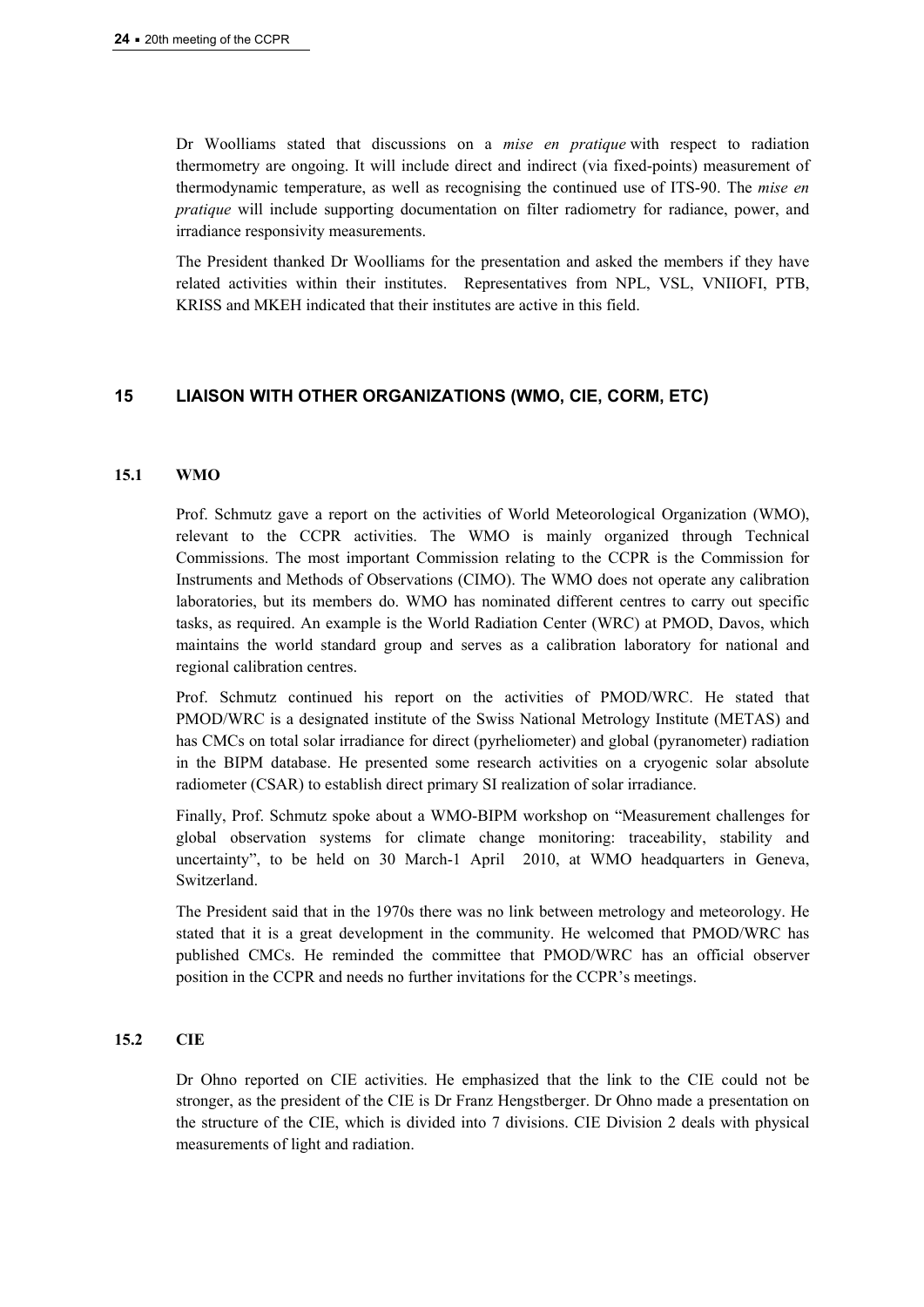The President added that the link to CIE division 6 (Photobiology and Photochemistry) should be stronger in the future.

Dr Ohno also made a presentation about the new CIE Officers for 2011 to 2015: the CIE will be chaired by Dr Ann Webb, succeeding Dr Hengstberger. Dr Ohno will take the position of Vice-President Technical.

Dr Ohno reported on the CIE Board of Administration activities. The International Lighting Vocabulary (ILV) is now available as draft standard CIE DS 017.1/E:2009. The President added that the ILV will be made available as a free online version. In the future, a translation to other languages will be made available.

Dr Ohno invited members to participate at the CIE Conference *Lighting Quality and Energy Efficiency* to be held in March 2010 in Vienna ([http://vienna2010.cie.co.at/\)](http://vienna2010.cie.co.at/).

Dr Ohno presented the new technical committees relevant to radiometry and photometry established since the last CCPR meeting:

- TC2-62 Imaging-photometer-based near-field goniophotometry
- TC2-63 Optical measurement of high-power LEDs
- TC2-64 High speed testing methods for LEDs
- TC2-65 Photometric measurements in the mesopic range
- TC2-66 Terminology of LEDs and LED assemblies
- TC2-67 Photometry of lighting and light-signalling devices for road vehicles

Dr Ohno also mentioned important activities in division 1:

TC1-69 is working on a new metric to extend the colour rendering index  $(R<sub>a</sub>)$  to address problems with LED light sources. The goal is to publish the work by end of 2010.

TC1-58 has finished its work on the visual performance in the mesopic range. The recommended system is based on a weighted average between the photopic and scotopic spectral luminous efficacy function. This work will also impact the metrology of light and light sources. Therefore TC2-65 will define measurement requirements for implementation of the CIE task-based system for mesopic photometry and will consider the implications of the new system for mesopic photometry for existing Division 2 publications.

The President added that most people do not realize that up to now there was a gap in the measurement capabilities over the luminous adaption region of the human eye. In the past, everybody was using the photopic measurement system. With the new mesopic model the situation will change as there is now the possibility to scale from starlight adaption luminance to daylight adaption luminance. This might have an impact on photometry as new types of photometers will be constructed which need to be calibrated and traceable to international supported realizations of the SI units.

The President recalled the terms of the Memorandum of Understanding (MoU) signed between the CIPM and the CIE in May 2007, in which the CIE was given observer status in the CCPR. The official delegate from the CIE to the CCPR is Mr Bastie. Dr Ohno is the official delegate from the CCPR to the CIE.

The basic idea of the MoU is that the CCPR will inform the CIE about new aspects of unit definitions. The CIE will provide input to the CCPR on measurement quantities and action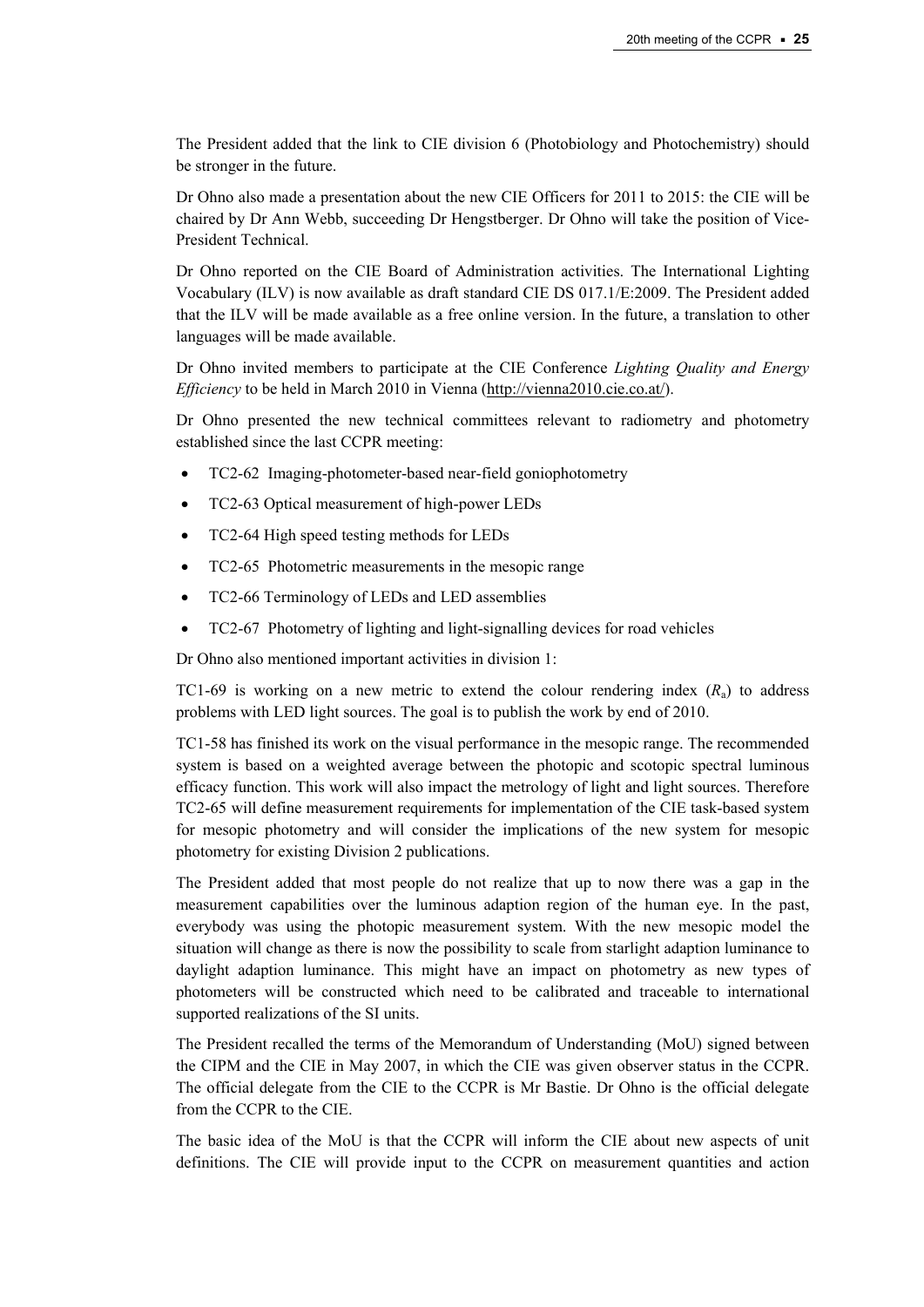spectra including mesopic and radiometric action spectra. The President recalled that there was a consultation of the CCPR on the new version of the International Lighting Vocabulary (ILV). In the opposite direction, he will inform the CIE about a possible new formulation of the candela definition.

**Action 4**: CCPR President to inform the CIE about the possible new form of the definition of the candela.

#### **15.3 CORM**

Dr Ohno informed the committee about recent activities of the CORM (Council of Optical Radiation Measurements). In 2008 a workshop on solid state lighting standards was held. In 2009 a workshop on solid state lighting measurements and standards will take place. There will also be a joint meeting with the Inter-Society Colour Council. The topic will be on lighting in artistic, commercial and retail spaces.

The CORM 2010 annual technical conference will be held in Las Vegas on 17-19 May 2010, and will focus on the optical characterization of phosphors and converters following the Light Fair International conference.

#### **15.4 Other organizations**

Dr Fox outlined some activities of the Optical Radiation Measurement (ORM) Club programme of the NPL. There is some consideration being given to reorganizing the ORM in order to broaden its membership.

The President asked the members about other organizations that could be of interest to CCPR. There were no comments.

## **16 MEMBERSHIP ISSUES FOR CCPR AND ITS WORKING GROUPS**

The BIPM Director received a letter from the Director of IPQ, Portugal, asking for observer status. The President proposed making an approach to IPQ to ask for a presentation at the next CCPR meeting on IPQ's scientific work related to photometry and radiometry.

No other requests for CCPR membership were made.

The President invited the NMIs to reflect on their own membership status. If some observers are involved in activities strongly related to photometry and radiometry that are extending into research, they should apply for full CCPR membership. Likewise, if members feel that their NMI's research activities have been significantly reduced or abandoned, they are invited to revise their status and eventually to return to observer status. Instead of having formal discussions within the CCPR meeting it would be preferable if such changes could be initiated by the members themselves.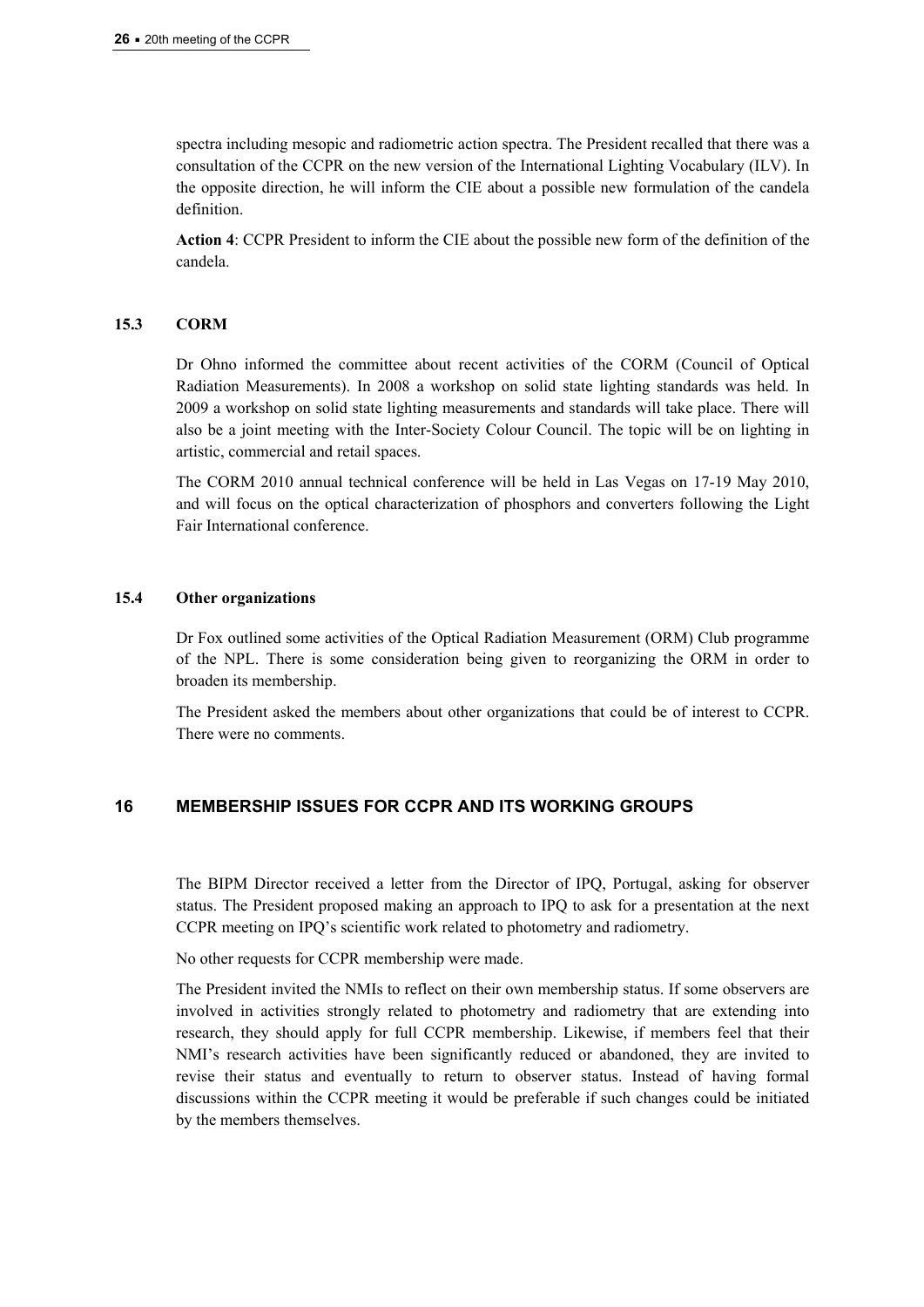The WG-KC has added MSL as a temporary member because they are piloting the next round key comparison on spectral transmittance. There is no change in the chairmanship of the WG-KC, Dr Ohno (NIST) continues to chair the WG.

There is no change of membership within the WG-CMC. AFRIMETS will chair the WG during the next term until the next regular CCPR meeting.

There is no change within the WG-SP. Dr Zwinkels (NRC) will continue to chair the WG.

#### **17 ANY OTHER BUSINESS**

The President informed the committee that the BIPM now offers certificates of appreciation for long term contribution to Consultative Committees. This year he is in the privileged position to hand over such a certificate to Mr Jean Bastie for his exceptional contributions, not only to the CCPR, but also to the whole scientific field of radiometry and photometry. Mr Bastie participated for the first time to a CCPR meeting in 1971. He contributed significantly to the appendix on photochemical and photobiological quantities in the SI brochure. Mr Bastie will continue to be available to the BIPM as representative of the CIE within the CCU.

Prof. Ikonen reported that the proceedings of the last NEWRAD conference in Daejeon, Rep. of Korea, have now been published in a special issue of *Metrologia* (Volume **46**, Number 4, August 2009). He stated that the dates of the next NEWRAD have been agreed as 19-23 September 2011 in Grand Wailea Resort, Hawaii [\(http://newrad.mlml.calstate.edu/](http://newrad.mlml.calstate.edu/) ).

# **18 REPORT TO THE CIPM AND RECOMMENDATIONS**

The President undertook to prepare the report to the CIPM and to circulate the draft to all CCPR members for comment before submission to the CIPM.

## **19 NEXT MEETING DATE**

Dr Fox proposed that the next CCPR meeting should be held in the second quarter of 2012 so that it would not clash with the Newrad conference. The President and Prof. Kühne agreed that spring 2012 is an acceptable date.

There are two opportunities to hold WG meetings in 2010 in connection with conferences: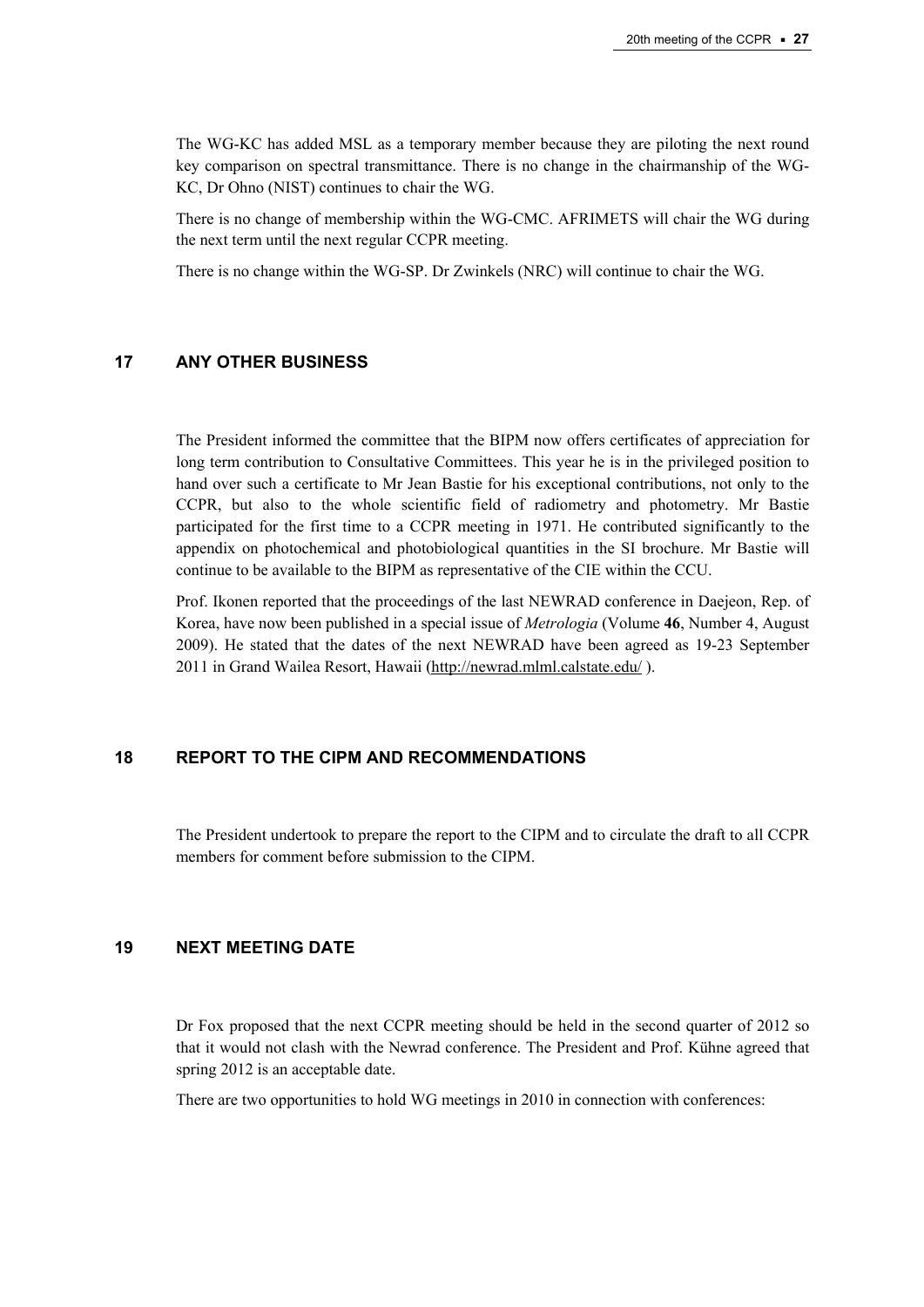Dr Fox proposed to have the CCPR WG meetings at the NPL, close to the International Symposium on the Science and Technology of Light Sources (LS12-WhiteLED), to be held on 11-16 July 2010 in Eindhoven, The Netherlands.

Dr Blattner proposed to have the CCPR WG meetings in connection with the CIE Division 2 symposium 2010 to be held from 31 August to 3 September 2010 at METAS, in Wabern, Switzerland ([http://www.d2symp.ch/\)](http://www.d2symp.ch/).

The CCPR decided by formal vote (12 against 4) to have the next WG meetings at the NPL, Teddington, during the week of 5-9 July 2010.

## **20 CLOSING OF THE MEETING**

The President thanked the participants for their contributions and closed the meeting at 12h30.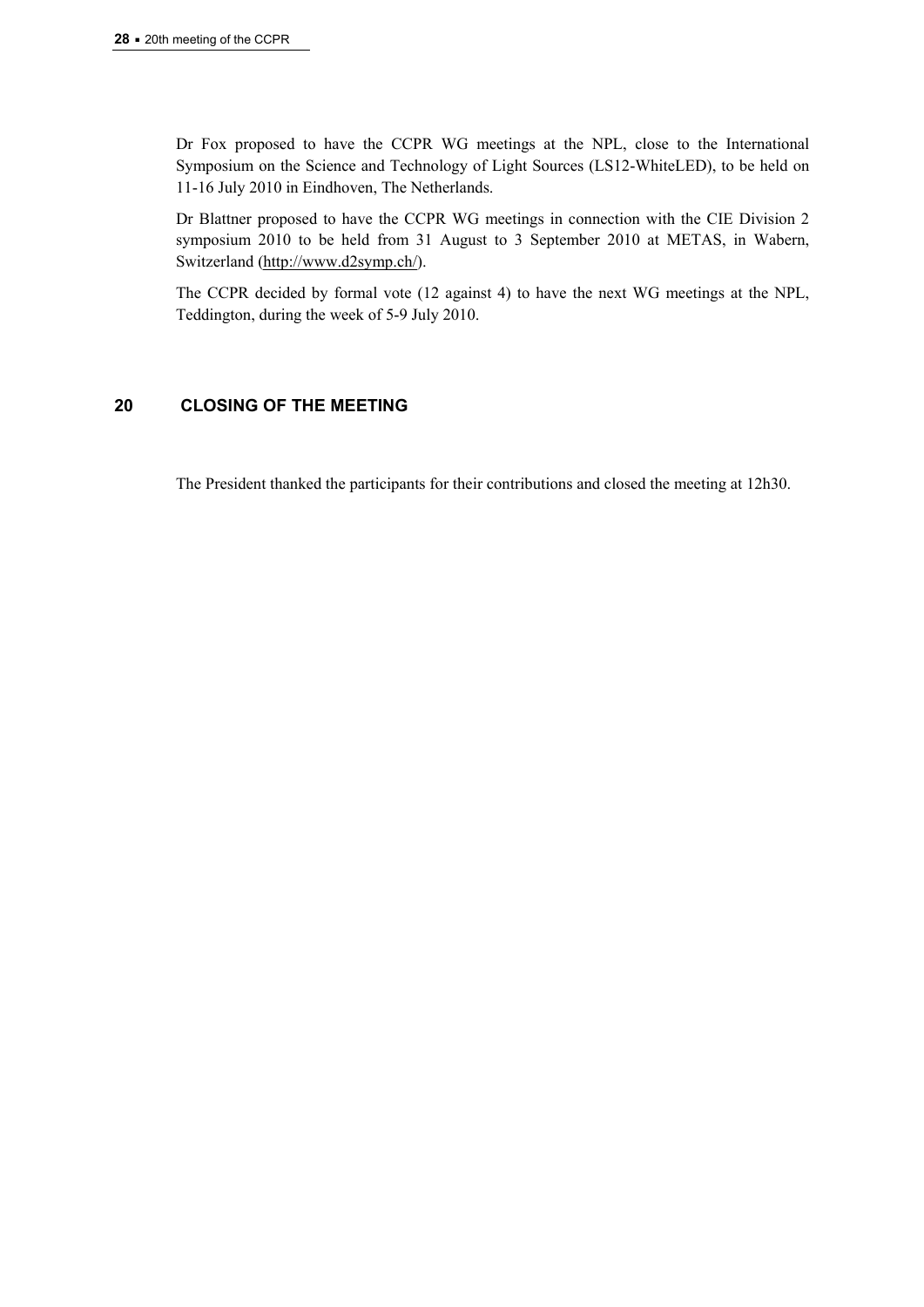# **APPENDIX 1. WORKING DOCUMENTS SUBMITTED TO THE CCPR AT ITS 20TH MEETING**

Documents restricted to Committee members can be accessed on the [restricted–access](https://www.bipm.org/cc/CCTF/Restricted/WorkingDocuments.jsp)  CCPR website. There are no open working documents of this meeting.

| CCPR/09-01                | Convocation                                                                    |
|---------------------------|--------------------------------------------------------------------------------|
| CCPR/09-02                | Draft Agenda - V1.0                                                            |
| CCPR/09-03                | Schedule of CCPR working group meetings $- V1.0$                               |
| <b>CCPR/09-04</b>         | Report of the 19 <sup>th</sup> CCPR meeting 2007                               |
| CCPR/09-05                | Questionnaire on laboratory progress                                           |
| CCPR/09-06                | Guidelines for CCPR Comparison Report Preparation – rev. 2,<br>WG-KC           |
| CCPR/09-07                | for Acceptance of Participants<br>for CCPR<br>Guidelines<br>Comparisons, WG-KC |
| <b>CCPR/09-08</b>         | Announcement of $2nd$ CCPR KC of spectral transmittance, K.<br>Nield, Y. Ohno  |
| CCPR/09-09                | Abstract from the preliminary CCU report, I. Mills                             |
| CCPR/09-10                | Proposal on future CCPR structure, N. Fox, WG-SP TG3                           |
| CCPR/09-liaison-CCT-WG5   | Report liaison CCT-WG5                                                         |
| CCPR/09-liaison-CIE       | Report liaison CCE                                                             |
| CCPR/09-liaison-WMO       | Report liaison WMO                                                             |
| CCPR/09-pres-CMI          | CMI activities presentation                                                    |
| CCPR/09-pres-IFA-CSIC     | IFAC-CSIC activities presentation                                              |
| CCPR/09-pres-INRIM        | <b>INRIM</b> activities presentation                                           |
| CCPR/09-pres-KRISS        | KRISS activities presentation                                                  |
| CCPR/09-pres-LNE          | LNE activities presentation                                                    |
| CCPR/09-pres-METAS        | METAS activities presentation                                                  |
| CCPR/09-pres-MIKES        | MIKES activities presentation                                                  |
| CCPR/09-pres-MSL          | MSL activities presentation                                                    |
| CCPR/09-pres-NIM          | NIM activities presentation                                                    |
| CCPR/09-pres-NIST         | NIST activities presentation                                                   |
| CCPR/09-pres-NIST-Boulder | NIST Boulder activities presentation                                           |
| CCPR/09-pres-NMC          | NMC activities presentation                                                    |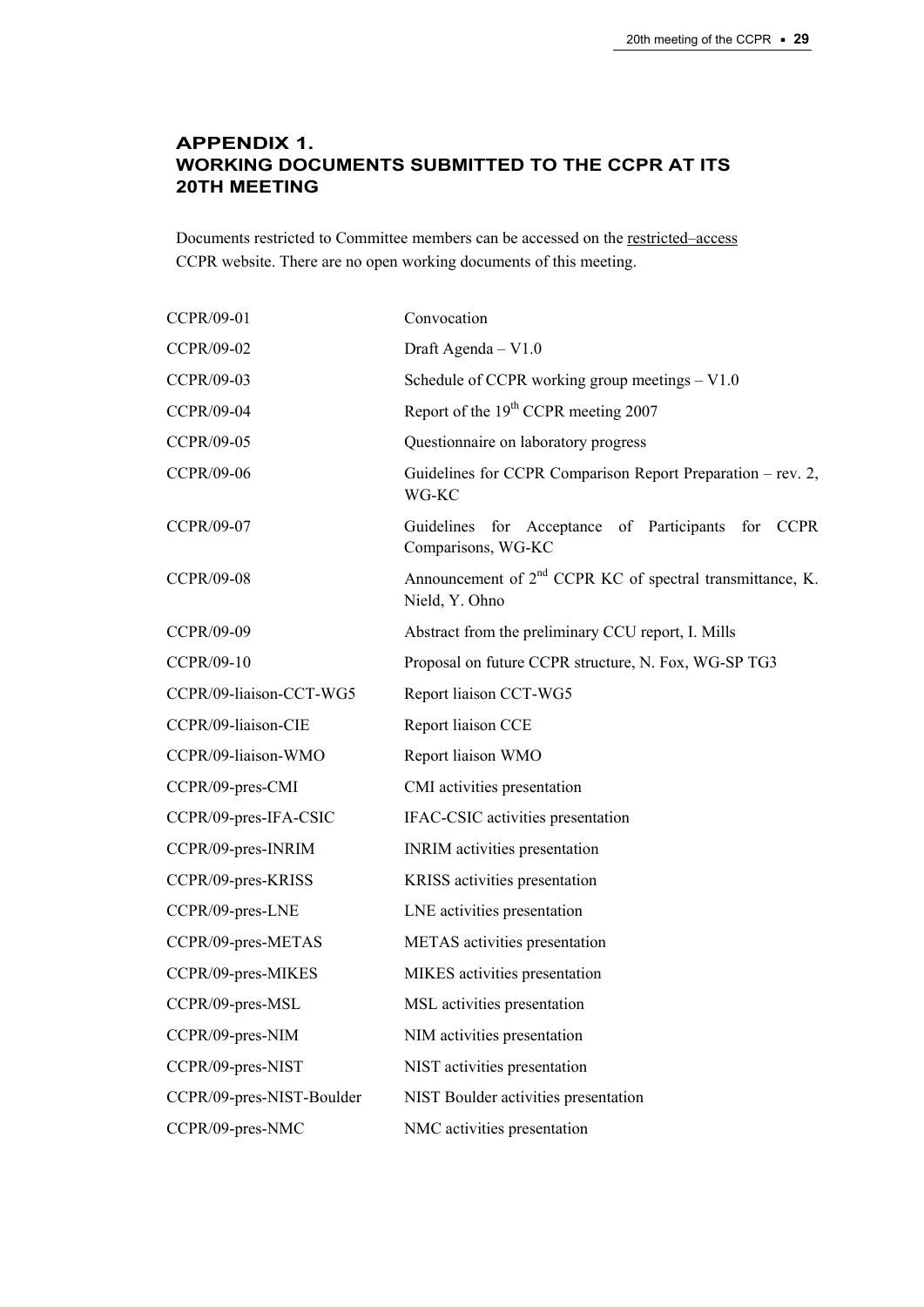CCPR/09-pres-NMIA NMIA activities presentation CCPR/09-pres-NMIJ NMIJ activities presentation CCPR/09-pres-NMISA NMISA activities presentation CCPR/09-pres-NPL NPL activities presentation CCPR/09-pres-NRC NRC activities presentation CCPR/09-pres-PTB PTB activities presentation CCPR/09-pres-UME UME activities presentation CCPR/09-pres-VNIIOFI VNIIOFI activities presentation CCPR/09-pres-VSL VSL activities presentation CCPR/09-report-CMI CMI progress report, M. Smid CCPR/09-report-IFA-CSIC IFA-CSIC progress report, A. Pons CCPR/09-report-INRIM INRIM progress report, M.L. Rastello CCPR/09-report-KRISS KRISS progress report, D-H. Lee CCPR/09-report-LNE LNE progress report, J. Dubard CCPR/09-report-METAS METAS progress report, B. Blattner CCPR/09-report-MIKES MIKES progress report, E. Ikonen CCPR/09-report-MKEH MKEH progress report, G. Andor CCPR/09-report-MSL MSL progress report, K. Nield CCPR/09-report-NIM NIM progress report, Y. Lin CCPR/09-report-NIST NIST progress report, Y. Ohno CCPR/09-report-NMIA NMIA progress report, P. Manson CCPR/09-report-NMIJ NMIJ progress report, T. Saito CCPR/09-report-NPL NPL progress report, E. Woolliams CCPR/09-report-NRC NRC progress report, J. Zwinkels CCPR/09-report-PTB PTB progress report, K. Stock CCPR/09-report-SMU SMU progress report, P. Nemecek CCPR/09-report-UME UME progress report, K. Turkoglu CCPR/09-report-VNIIOFI VNIIOFI progress report, V. Sapritsky CCPR/09-RMO-AFRIMETS Report RMO AFRIMETS

CCPR/09-report-CENAM CENAM progress report, C. Matamoros CCPR/09-report-NMC-A\*STAR NMC-A\*STAR progress report, G. Xu CCPR/09-report-NMISA NMISA progress report, N. Nel-Sakharova CCPR/09-report-PMOD-WRC PMOD-WRC progress report, W. Schmutz